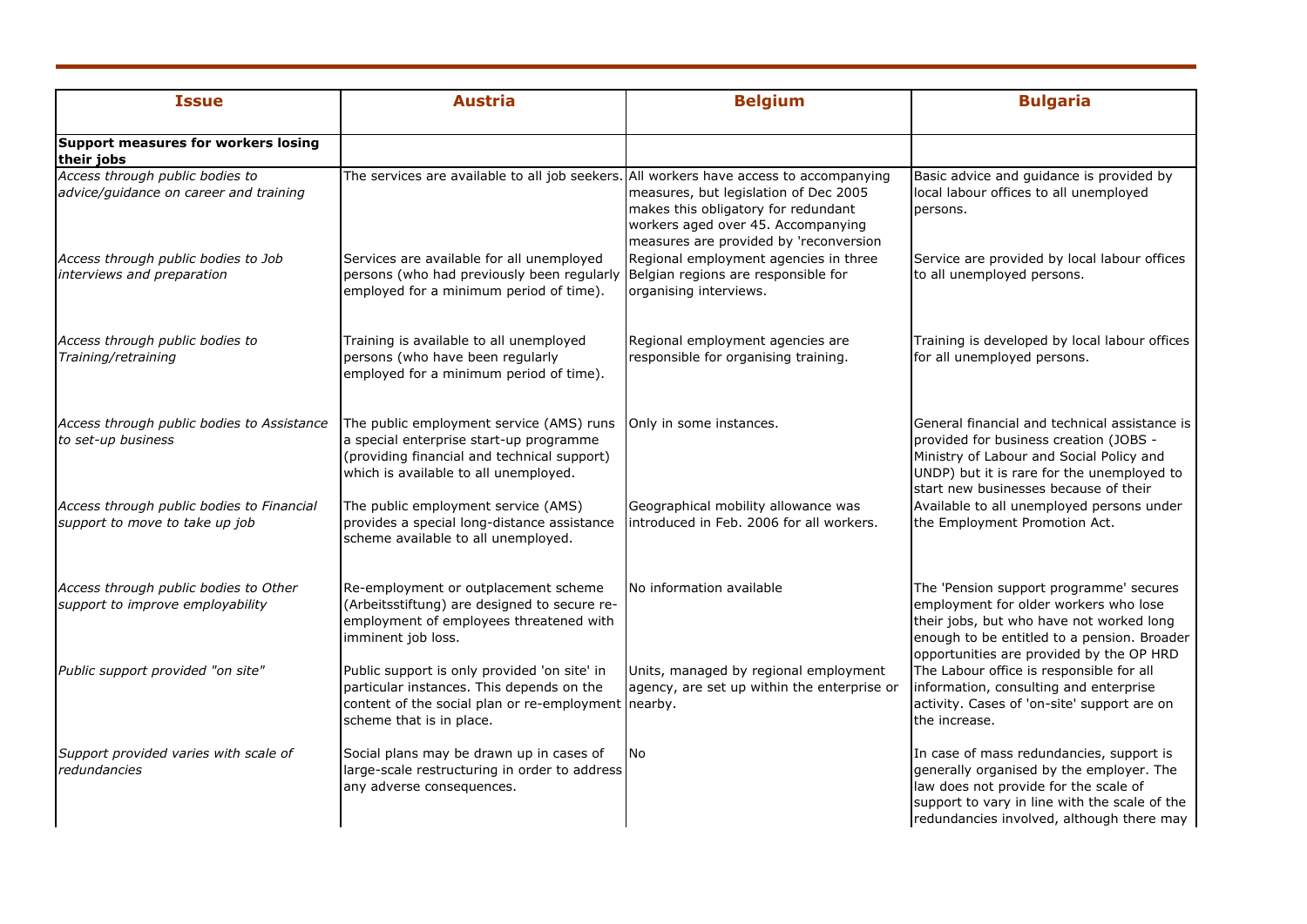| Support provided varies with sector of<br>activity                 | Re-employment schemes have been set up No<br>only in few sectors, e.g. steel, paper, food<br>and haulage industries.    |                                                                                                                                                                                                                                   | There are no difference between the various<br>sectors.                                                                                                                                           |
|--------------------------------------------------------------------|-------------------------------------------------------------------------------------------------------------------------|-----------------------------------------------------------------------------------------------------------------------------------------------------------------------------------------------------------------------------------|---------------------------------------------------------------------------------------------------------------------------------------------------------------------------------------------------|
| Support provided varies with agreement<br>between social partners  | The extent of involvement depends on the<br>social plan agreed between the company<br>management and the works council. | Social Plans' agreed between management<br>and unions on accompanying measures are<br>legally binding                                                                                                                             | The extent of support depends on the<br>provisions contained in the agreements<br>between the social partners.                                                                                    |
| Men and women receive same support                                 | Yes.                                                                                                                    | Yes                                                                                                                                                                                                                               | Men and women receive same support.                                                                                                                                                               |
| <b>Financial support</b>                                           |                                                                                                                         |                                                                                                                                                                                                                                   |                                                                                                                                                                                                   |
| Financial support specific to redundant<br>workers                 | Yes in case of social plans and/or re-<br>employment schemes.                                                           | the 'Social Plans' agreed between<br>management and unions.                                                                                                                                                                       | Only in some cases, when this is included in This can occur in large companies, based on<br>agreement between the social partners, and<br>also in sectors of strategic importance for<br>economy. |
| Source of funds: Companies                                         | Usually in the case of social plans and/or re-The main source and form of support<br>employment schemes.                | depends on the 'Social Plan' that has been<br>agreed. Workers in outplacement are<br>entitled to indemnities paid by the employer<br>during six months.                                                                           | From company's revenues.                                                                                                                                                                          |
| Source of funds: National government                               | Not usually.                                                                                                            | In cases where the company closes down,<br>redundant workers receive a special<br>indemnity                                                                                                                                       | From the national budget, social security<br>finds, and the European Structural Funds.                                                                                                            |
| Source of funds: Regional or local<br>government                   | Usually in the form of subsidies for<br>education or training.                                                          | No information available                                                                                                                                                                                                          |                                                                                                                                                                                                   |
| Source of funds: Other (specify)                                   | There can be a longer entitlement to<br>unemployment benefits in the case of re-<br>finance such schemes.               | in case of bankruptcy and in case of<br>insolvency of the company, workers receive<br>employment schemes; the AMS also may $\cos$ a closing-down indemnity paid by a closing<br>fund managed by the public employment<br>services | No information available                                                                                                                                                                          |
| Financial support varies with agreement<br>between social partners | This depends on the social plan agreed<br>between the company management and the<br>works council.                      | This depends also on the health of the<br>enterprise, the nature of the restructuring<br>programme, and the types of worker made<br>redundant.                                                                                    | Compensation usually amounts to 10-12<br>times gross monthly wages, but it was 16<br>times in the BTC case, and 17 times in<br>Bulgartabak Holding.                                               |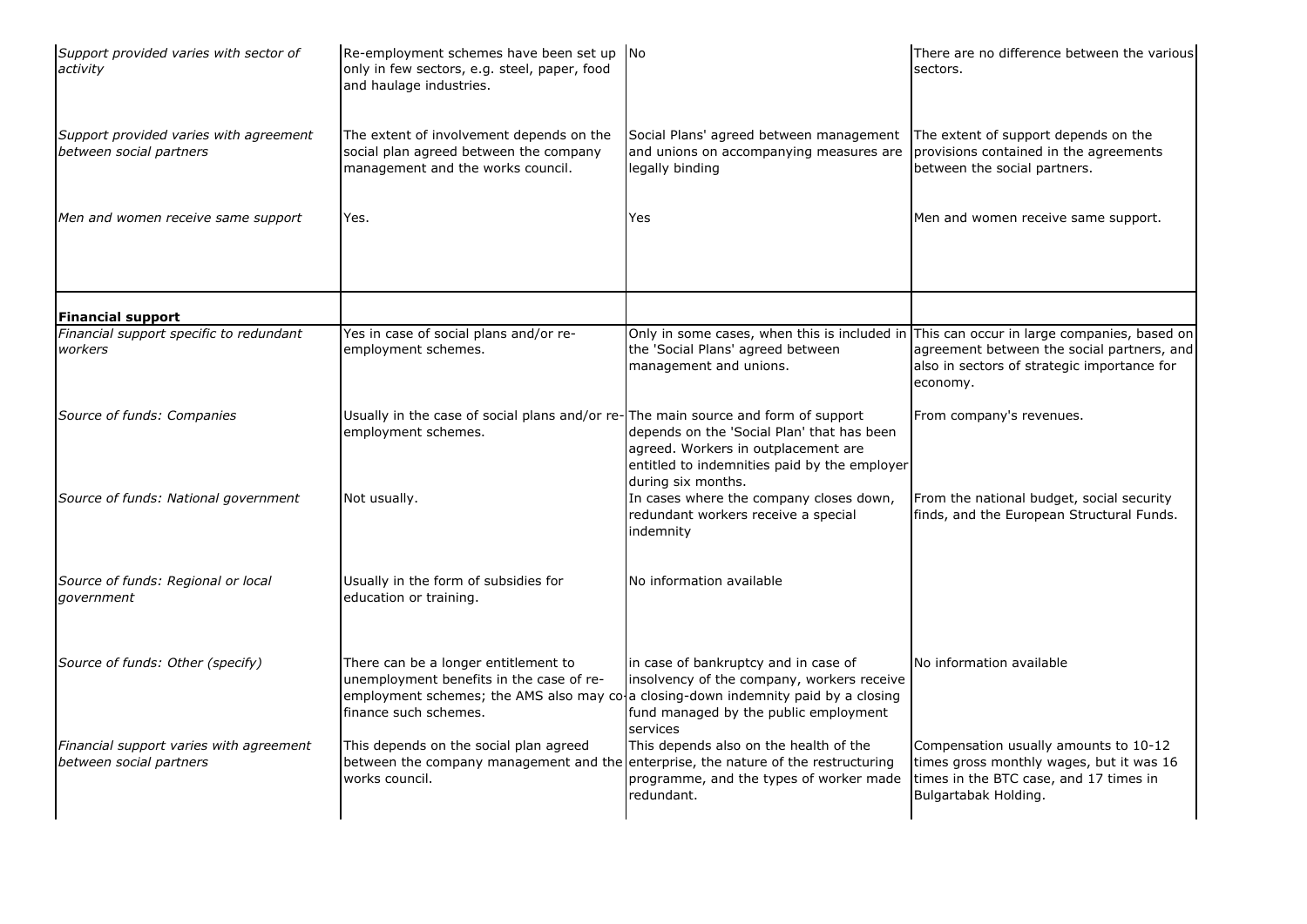| Financial support varies with sector of<br>activity or region                            | Regional employment offices have some<br>autonomy over the provision of additional<br>financial support.                                                                             | No information available                                                                                                                                                                                                    |                                                                                                                                                                                                                |
|------------------------------------------------------------------------------------------|--------------------------------------------------------------------------------------------------------------------------------------------------------------------------------------|-----------------------------------------------------------------------------------------------------------------------------------------------------------------------------------------------------------------------------|----------------------------------------------------------------------------------------------------------------------------------------------------------------------------------------------------------------|
| Special financial support typically includes<br>Wage subsidies                           | Wage subsidies are generally used to<br>promote employment in general rather than<br>to limit or delay imminent redundancies.                                                        | No.                                                                                                                                                                                                                         | No information available                                                                                                                                                                                       |
| Financial support varies with scale of<br>restructuring                                  | Only in the case of social plans and/or re-<br>employment schemes.                                                                                                                   | The scale of the restructuring can influence   No information available<br>discussions between the company<br>management and workers' representatives<br>regarding the content of the 'Social plan'.                        |                                                                                                                                                                                                                |
| Special financial support typically includes<br>Redundancy payments                      | Many social plans provide for special<br>severance payments.                                                                                                                         | The amount of financial support depends on No information available<br>the health of the enterprise, the nature of<br>the restructuring programme and the types<br>of worker made redundant.                                |                                                                                                                                                                                                                |
| Special financial support typically includes<br>Payment for those on training/retraining | Only in the case of social plans and/or re-<br>employment schemes.                                                                                                                   | Participants to outplacement receive<br>indemnities paid by the employer for 6<br>months.                                                                                                                                   | Training is provided by the Employment<br>agency and the Labour office. Training may<br>also be provided and financed by the<br>employer if provision is included in<br>agreement between the social partners. |
| Special financial support typically includes<br>Early retirement pensions/benefits       | No.                                                                                                                                                                                  | Early retirements are generally discouraged,<br>but allowed in restructuring cases.<br>Companies pay additional amounts on top<br>of unemployment benefits.                                                                 | The implementation of specific support is<br>currently under discussion. Early retirement<br>schemes exist for certain job categories,<br>e.g. Teacher's Pension Fund.                                         |
| Special financial support typically includes<br>Higher unemployment benefits             | As part of the re-employment schemes, the If an unemployed person, after following a<br>AMS may extend the period of entitlement<br>to unemployment benefits.                        | training or a retraining programme, finds a<br>job but at a lower salary than their previous<br>job, they are entitled to pay reduced social<br>contributions.                                                              | It is possible to negotiate a single payment<br>at the level of the firm.                                                                                                                                      |
| Special financial support typically includes<br>Other (specify)                          | No information available                                                                                                                                                             | If an unemployed person finds a job at a<br>lower salary than their previous job, they<br>are entitled to make reduced social<br>contributions. Financial incentives are also<br>available to employers hiring workers made | No information available                                                                                                                                                                                       |
| Procedures in place to inform workers on<br>financial assistance available               | The employer, the works council (if there is<br>one) and local labour office inform<br>employees.                                                                                    | Trade Unions usually inform workers on<br>financial assistance available#. In<br>companies with no union representation,<br>workers are informed by Public Employment<br>Service.                                           | Information is provided by local labour<br>office or trade unions in cases of companies<br>paying compensation.                                                                                                |
| Legal arrangements to compensate for<br>company bankruptcy                               | The employer-financed Insolvency Payment<br>Insurance Fund pays employees insolvency<br>quarantee payments to offset any<br>outstanding pay entitlements in case of<br>bankruptcies. | Workers only receive unemployment benefit The law guaranteeing the employees'<br>and access to training/retraining<br>programmes and closing indemnities in the<br>case of closures                                         | compensation in the event of the business<br>becoming insolvent.                                                                                                                                               |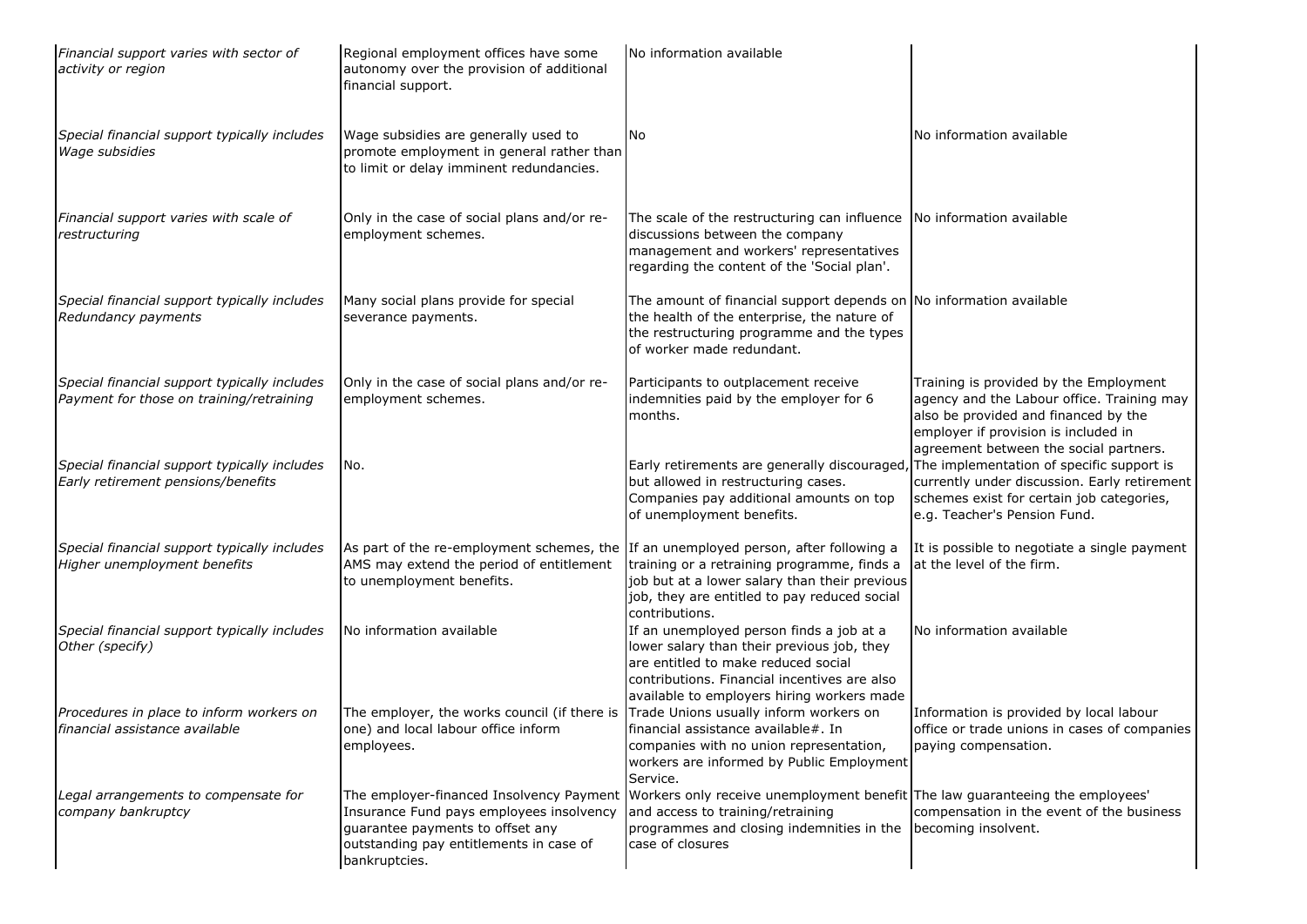| Special measures provided under collective No.<br>agreements |      | Every 'Social Plan' includes measures<br>designed to meet the needs of workers,<br>with reconversion cells set up in order to<br>assist workers to find new jobs. In the<br>SABENA case, some 80% of dismissed | No information available |
|--------------------------------------------------------------|------|----------------------------------------------------------------------------------------------------------------------------------------------------------------------------------------------------------------|--------------------------|
| If yes, measures funded by sectoral fund                     | INo. | Such measures are financed from sector<br>training funds.                                                                                                                                                      | No information available |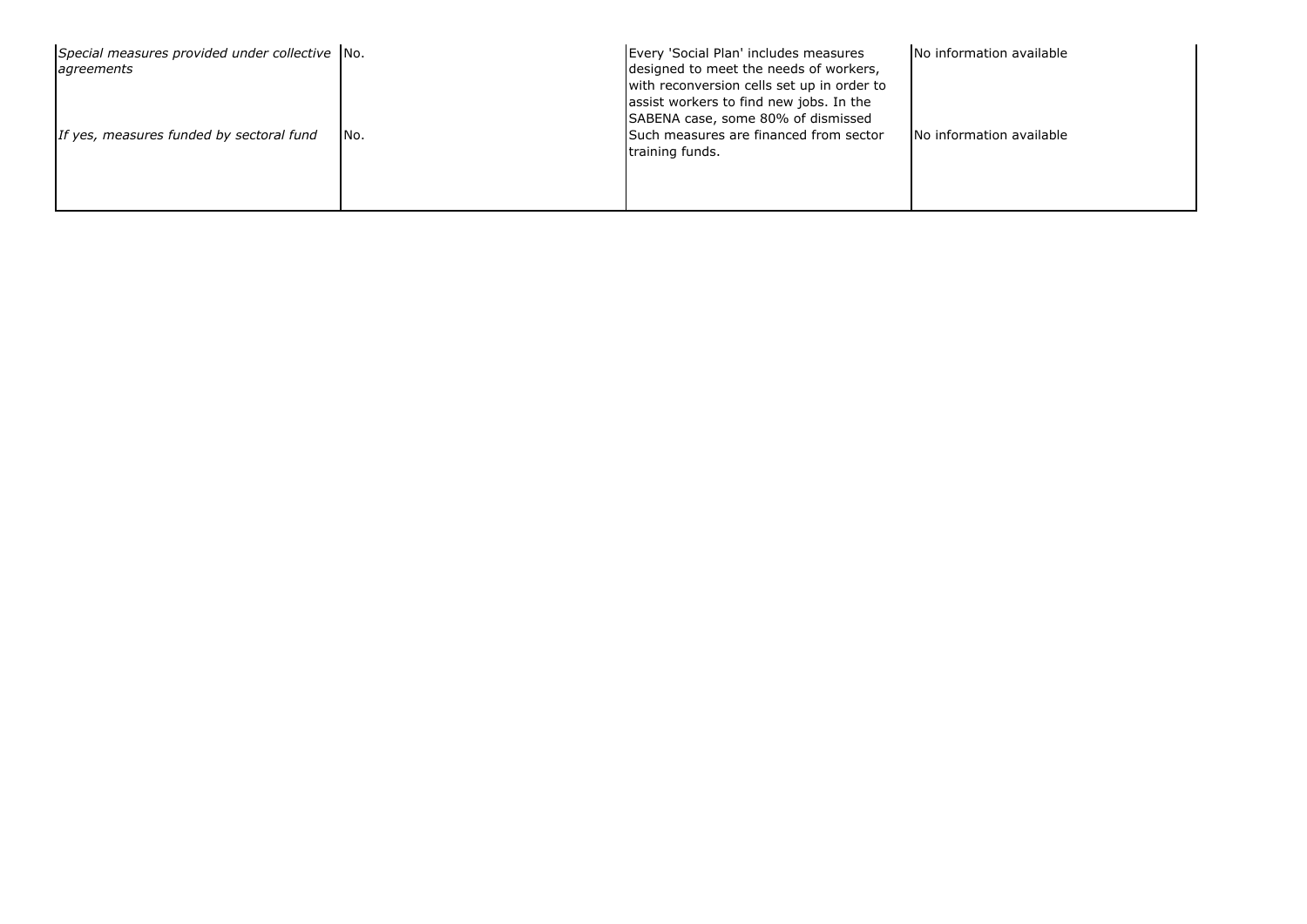| <b>Cyprus</b>                                                                                                                                                                                                                                                                                                                             | <b>Czech Republic</b>                                                                                                                                                                                                                                                                         | <b>Denmark</b>                                                                                                                                                                                                                                                          | <b>Estonia</b>                                                                                                                                                                                                                                                                                                                                                                                        |
|-------------------------------------------------------------------------------------------------------------------------------------------------------------------------------------------------------------------------------------------------------------------------------------------------------------------------------------------|-----------------------------------------------------------------------------------------------------------------------------------------------------------------------------------------------------------------------------------------------------------------------------------------------|-------------------------------------------------------------------------------------------------------------------------------------------------------------------------------------------------------------------------------------------------------------------------|-------------------------------------------------------------------------------------------------------------------------------------------------------------------------------------------------------------------------------------------------------------------------------------------------------------------------------------------------------------------------------------------------------|
| No specific support for collective                                                                                                                                                                                                                                                                                                        | Not confined to restructuring cases.                                                                                                                                                                                                                                                          | Through the local job centres, which are                                                                                                                                                                                                                                | According to the Labour Market Services                                                                                                                                                                                                                                                                                                                                                               |
| redundancies. Workers who loose their job<br>because of restructuring fall under the same<br>schemes as people that loose their job on<br>an individual basis.                                                                                                                                                                            | Individual action plans prepared for<br>everyone registered at labour office after 5<br>months. Training, retraining, consultancy.                                                                                                                                                            | administered by the municipalities and<br>supervised by four national employment<br>regions and the Ministry of Employment.                                                                                                                                             | and Benefits Act, all those who are<br>registered in the Unemployment Insurance<br>Fund are entitled to receive career<br>counselling, which means receiving                                                                                                                                                                                                                                          |
| At the District Labour Offices (Department<br>of Labour), job seekers are assisted in<br>finding suitable employment through<br>registration and placement services, as well<br>as through the provision of vocational                                                                                                                    | The decision is up to the labour office.                                                                                                                                                                                                                                                      | Through the local job centres.                                                                                                                                                                                                                                          | According to the Labour Market Services<br>and Benefits Act, all those who are<br>registered in the Unemployment Insurance<br>Fund, are to be provided with 'employment<br>mediation' to help them find a suitable job.                                                                                                                                                                               |
| The Human Resources Development<br>Authority (under the Ministry of Labour) has subsidised training available to registered<br>issued an "Extraordinary Training Plan for<br>Unemployed" aiming at providing training<br>opportunities to persons who have lost their redundancies<br>No specific support for collective<br>redundancies. | Not confined to restructuring cases. Free or<br>unemployed. Subsidies to employers also<br>available for retraining when threat of mass<br>Not confined to restructuring cases.<br>Decision up to the labour office whether or<br>not to make financial and technical<br>assistance available | In case of mass redundancies caused by<br>restructurings the local job centre can apply the Availability of Qualified Labour Force',<br>for funds from the Regional Employment<br>Council covering up to 8 weeks of<br>training/retraining and 2 weeks of courses<br>No | In the framework programme 'Increasing<br>persons who have received notice of<br>redundancy are offered vocational training if<br>it is necessary in order for them to find new<br>Start-up assistance is only provided to the<br>unemployed (registered at the<br>Unemployment Insurance Fund). However,<br>all persons have access to financial and<br>technical assistance to start-up in business |
| No specific support for collective<br>redundancies.                                                                                                                                                                                                                                                                                       | Financial support available to employers to<br>cover cost of private transport if public<br>transport not available.                                                                                                                                                                          | Support for moving to another locality can<br>be given under the Act on active<br>employment efforts. Support is given to<br>unemployed, or employed in danger of<br>redundancy. 50% of the documented                                                                  | There is no support provided for moving to<br>take up job.                                                                                                                                                                                                                                                                                                                                            |
| No specific support for collective<br>redundancies.                                                                                                                                                                                                                                                                                       | Not confined to restructuring cases.<br>Subsidies available for employers to create<br>jobs for risk groups, for community work,<br>for retraining measures or to subsidise<br>reduced working hours.                                                                                         | In some cases the local union and the<br>employer, with help from the local job<br>centres set up on-site job centres after<br>announcement of redundancies to assist job Provisions of other measures available in<br>search or to arrange retraining                  | Information days, where information is<br>provided on the possibilities and rights<br>before and after the actual loss of job.<br>the programme is decided case-by-case                                                                                                                                                                                                                               |
| During the recession, the Labour<br>Department of the Ministry of Labour and<br>Social Insurance is playing an increasinly<br>pro-active role in preventing job losses.<br>Whenever cases that may lead to employee<br>No specific support for collective                                                                                 | Not specified by law, but possible if all<br>actors agree.                                                                                                                                                                                                                                    | In some cases the local union and the<br>employer, with help from the local job<br>centres set up on-site job centres after<br>announcement of redundancies to assist job<br>search or to arrange retraining                                                            | The statutory support (provided under the<br>framework of the Labour Market Services<br>and Benefits Act or by the Enterprise<br>Estonia) is provided through local<br>representations of the respective                                                                                                                                                                                              |
| redundancies.                                                                                                                                                                                                                                                                                                                             | Same conditions apply to all mass<br>redundancies.                                                                                                                                                                                                                                            | Retraining and job seeking courses provided No<br>by the notification pool is only available in<br>case of collective redundancies. From 1<br>April 2009, in view of the financial crisis,<br>the limit was lowered to cover companies                                  |                                                                                                                                                                                                                                                                                                                                                                                                       |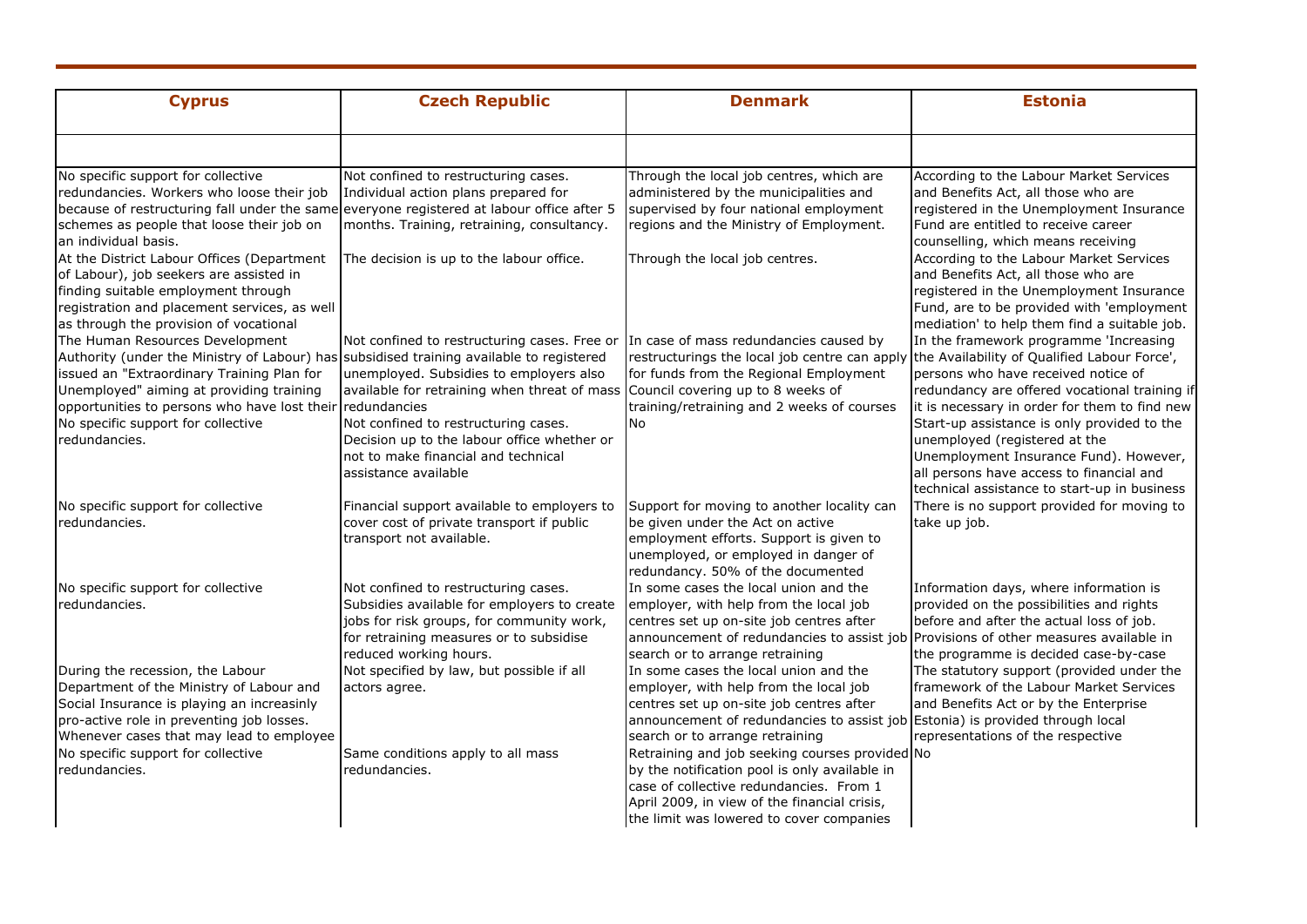| The "Extraordinary Training Plan for<br>Unemployed", issued by Human Resources<br>Development Authority, aims at providing<br>training opportunities to persons which<br>have lost their job due to the current<br>No information available<br>No information available | Special state programmes for sectors<br>particularly affected by restructuring, e.g. in<br>the mining and steel industries and Czech<br>Railways.<br>To the extent that collective redundancies<br>are subject to sectoral collective<br>agreements.<br>Gender discrimination is illegal although it is Yes<br>not always easy to ensure equality of<br>treatment. | Support for training/education in the<br>redundancy period is mainly provided for<br>jobs where there is a lack of manpower (or<br>a supposed future lack of manpower).<br>Collective agreements take precedence over There are some cases where agreements<br>legislation. Therefore support could vary<br>according to the agreements in place in the support measures related to redundancies,<br>different sectors. | <b>No</b><br>have been concluded concerning additional<br>but details on their content is not available.<br>Also, it should be taken into account that                                                              |
|-------------------------------------------------------------------------------------------------------------------------------------------------------------------------------------------------------------------------------------------------------------------------|--------------------------------------------------------------------------------------------------------------------------------------------------------------------------------------------------------------------------------------------------------------------------------------------------------------------------------------------------------------------|-------------------------------------------------------------------------------------------------------------------------------------------------------------------------------------------------------------------------------------------------------------------------------------------------------------------------------------------------------------------------------------------------------------------------|---------------------------------------------------------------------------------------------------------------------------------------------------------------------------------------------------------------------|
|                                                                                                                                                                                                                                                                         |                                                                                                                                                                                                                                                                                                                                                                    |                                                                                                                                                                                                                                                                                                                                                                                                                         |                                                                                                                                                                                                                     |
| All redundancy payments are paid out of<br>the Redundancy Fund. Compensation above average monthly earnings. Higher<br>the statutory provision is possible as a<br>result of an agreement between employers<br>and employees. This is not however a                     | payments if included in collective<br>agreement or offered by the employer<br>independently of any agreement.                                                                                                                                                                                                                                                      | Most redundancy payments amount to three In case of collective redundancies, the local<br>job centres can provide support (funded by<br>the national notification pool) for up to 8<br>weeks of training/retraining, and 2 weeks of<br>job search.                                                                                                                                                                      | All those made redundant receive financial<br>support.                                                                                                                                                              |
| The Redundancy Fund is financed entirely<br>by employer's contributions at a rate of<br>1,2% of employees earnings up to a<br>maximum amount. In the industrial sector,<br>collective agreements do not foresee higher                                                  | Some companies offer higher redundancy<br>payments in particular cases, usually to<br>motivate workers to leave quickly.                                                                                                                                                                                                                                           | it is up to the employer concerned to give<br>financial support. It is also possible that the must pay redundancy benefit at one<br>level of redundancy payment is laid down in monthly average wage of the worker.<br>a collective agreement at the local level.                                                                                                                                                       | In all cases of redundancies, companies                                                                                                                                                                             |
| No additional financial support.                                                                                                                                                                                                                                        | Not direct financial support, only non-<br>financial measures.                                                                                                                                                                                                                                                                                                     | The Notification Pool is funded from the<br>national budget and distributed to the local<br>job centres by the employment regions.                                                                                                                                                                                                                                                                                      | In all cases of redundancies, the<br>government will pay a redundancy benefit<br>of one to two month's average salary,<br>depending on the length of employment of<br>the person made redundant. Until 2015         |
| No additional financial support.                                                                                                                                                                                                                                        | No direct financial support is available<br>although indirect, non-financial, measures<br>are used.                                                                                                                                                                                                                                                                | The employment region administers the<br>Notification Pool for training/retraining and<br>jobseeking courses in the notice period. The<br>local job centres work in co-operation with<br>the company (and in some cases the                                                                                                                                                                                             | There is no information of any additional<br>support provided by local governments                                                                                                                                  |
| No additional financial support.                                                                                                                                                                                                                                        | NGOs do not offer financial support, but<br>they can help with training and retraining.<br>They also provide individual career<br>counselling etc., usually focused on specific<br>target group (disabled people, women).                                                                                                                                          | No                                                                                                                                                                                                                                                                                                                                                                                                                      | There is no information of any additional<br>support provided from other sources.                                                                                                                                   |
| Yes, the termination of employment<br>legislation mentions the possibility of having defined in collective agreements.<br>arrangements between employers and<br>employees that involve compensation above<br>the statutory provision.                                   | Higher redundancy payments can be                                                                                                                                                                                                                                                                                                                                  | Financial support can vary depending on<br>local collective agreements or the<br>agreement reached during the period of<br>consultation between the employer and the<br>employees' representative (as stipulated in                                                                                                                                                                                                     | According to 2004 research on the contents<br>of 66 collective agreements, 39% of all<br>collective agreements analysed included<br>provisions on additional redundancy<br>benefits or benefits upon termination of |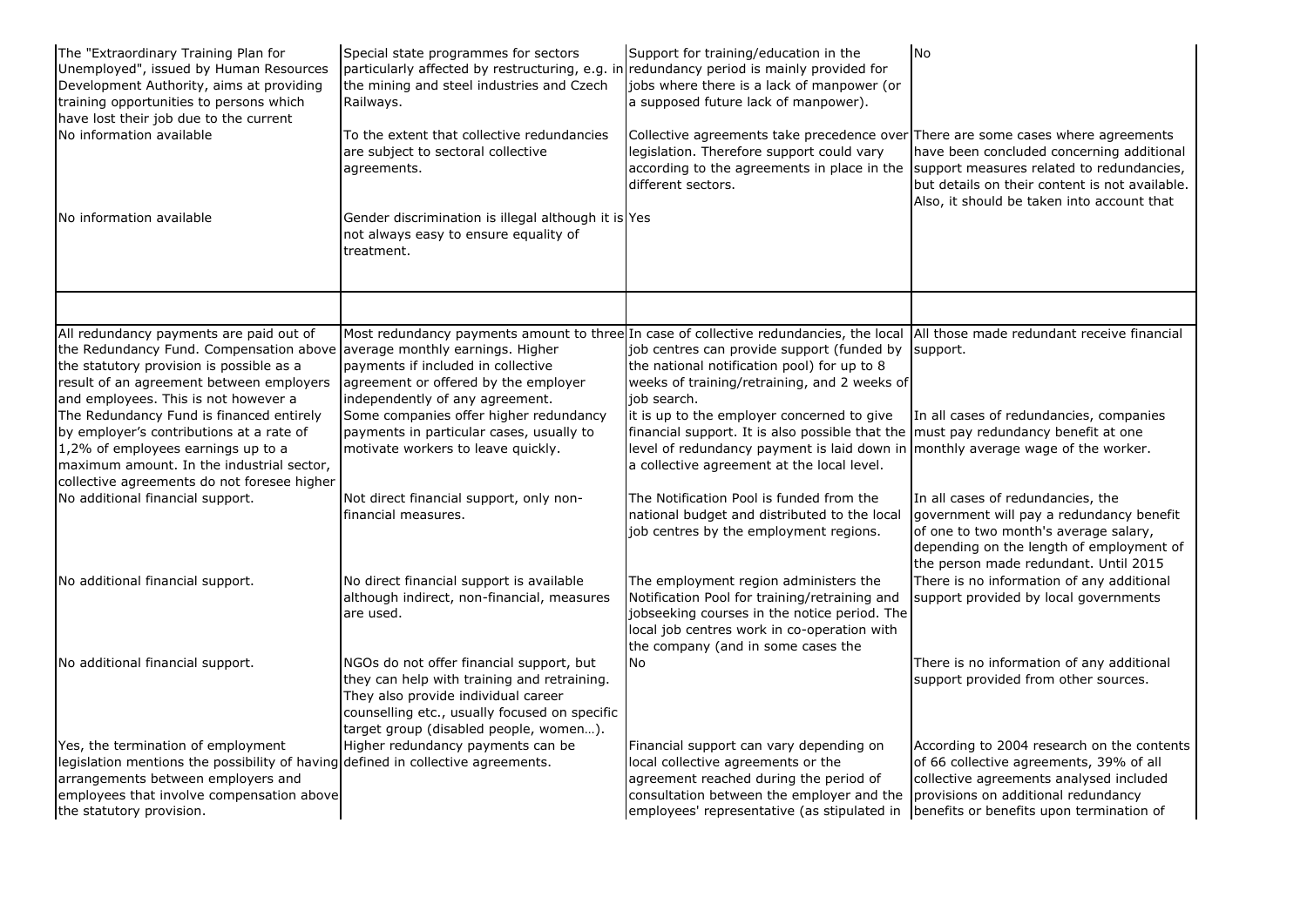| Not systematically. More favourable<br>agreements partly related to enterprise size<br>as well as characteristics of the sector. For<br>example, in the construction sector,<br>collective agreements of certain companies                                | Not applied in general.                                                                                           | Financial support from the notification pool<br>is only given to training/retraining for jobs<br>where there is (or supposedly will be) a lack<br>of manpower, or where the individual<br>worker has a contract with an employer | Additional financial support does not vary<br>between sector of activity or region.                                                                                                                                                |
|-----------------------------------------------------------------------------------------------------------------------------------------------------------------------------------------------------------------------------------------------------------|-------------------------------------------------------------------------------------------------------------------|----------------------------------------------------------------------------------------------------------------------------------------------------------------------------------------------------------------------------------|------------------------------------------------------------------------------------------------------------------------------------------------------------------------------------------------------------------------------------|
| No.                                                                                                                                                                                                                                                       | No information available                                                                                          | No.                                                                                                                                                                                                                              | There are no wage subsidies included in<br>financial support provided upon<br>redundancies.                                                                                                                                        |
| This is more likely in large firms or in cases<br>of changes in activity of business (e.g. from<br>production to commercial activities). The<br>British American Tobacco case is a typical<br>example of such procedures. Apart from the                  | Depends more on the individual employer.                                                                          | Financial support can vary with scale of<br>restructuring or the geographical<br>overrespresentation of redundancies.                                                                                                            | The availability and scale of financial<br>assistance does not depend on the scale of<br>the restructuring.                                                                                                                        |
| Yes.                                                                                                                                                                                                                                                      | Depends more on the individual employer,<br>though it can be determined by collective<br>agreement.               | Redundancy payments can be included in<br>local agreements.                                                                                                                                                                      | There is no special financial support in cases<br>of collective redundancies as compared to<br>individual redundancies. In all cases of<br>redundancies, the financial support takes<br>the form of, and is limited to, redundancy |
| No.                                                                                                                                                                                                                                                       | Not specific to redundant workers but as<br>part of general labour market measures.                               | Public financial support only cover<br>training/retraining.                                                                                                                                                                      | There are no special payments for those<br>undergoing training/retraining, though<br>additional support for participation in<br>training is available to those who have<br>already registered as unemployed.                       |
| Yes. During the summer of 2008, a draft bill Early retirement allowed, but with no<br>has been prepared for around 125<br>dockworkers who where expected to retire<br>via voluntary exit (retirement). The cost of<br>the older dockworkers' compensation | specific benefit.                                                                                                 | Voluntary early retirement pension for<br>those over 62 or over 60 for some groups is<br>generally available.                                                                                                                    | There is no information on the extent to<br>which early retirement pensions are used in<br>cases of redundancies                                                                                                                   |
| No.                                                                                                                                                                                                                                                       | No.                                                                                                               | No                                                                                                                                                                                                                               |                                                                                                                                                                                                                                    |
|                                                                                                                                                                                                                                                           | No.                                                                                                               | No                                                                                                                                                                                                                               | None                                                                                                                                                                                                                               |
| Trade unions inform workers as part of the<br>general information and consultation<br>procedures.                                                                                                                                                         | Procedures are defined by law.                                                                                    | The Regional Employment Council is<br>responsible of informing the job centre<br>about the dismissals, and the job centre is<br>responsible of informing the employees and<br>the employer of the support measures               | There is no specific procedure in place.<br>Workers may be informed by the employer<br>or bythe Unemployment Insurance Fund.                                                                                                       |
| Legislation for the Protection of Employees<br>Rights in Case of Employer Insolvency<br>covers workers against bankruptcies. In<br>particular, all outstanding payments by<br>employers to employees are safequarded                                      | In case of bankruptcy, labour offices can<br>reimburse redundancy payments;<br>conditiions are determined by law. | Employees can apply to the Employees'<br>Guarantee Fund (Lonmodtagernes<br>Garantifond, LG) for wage and holiday<br>compensation. LG is an independent<br>national institution governed by the social                            | The Unemployment Insurance Fund pays<br>employer insolvency benefits in case of<br>company bankruptcies. This also covers<br>benefits that had not been received on the<br>termination of employment contracts.                    |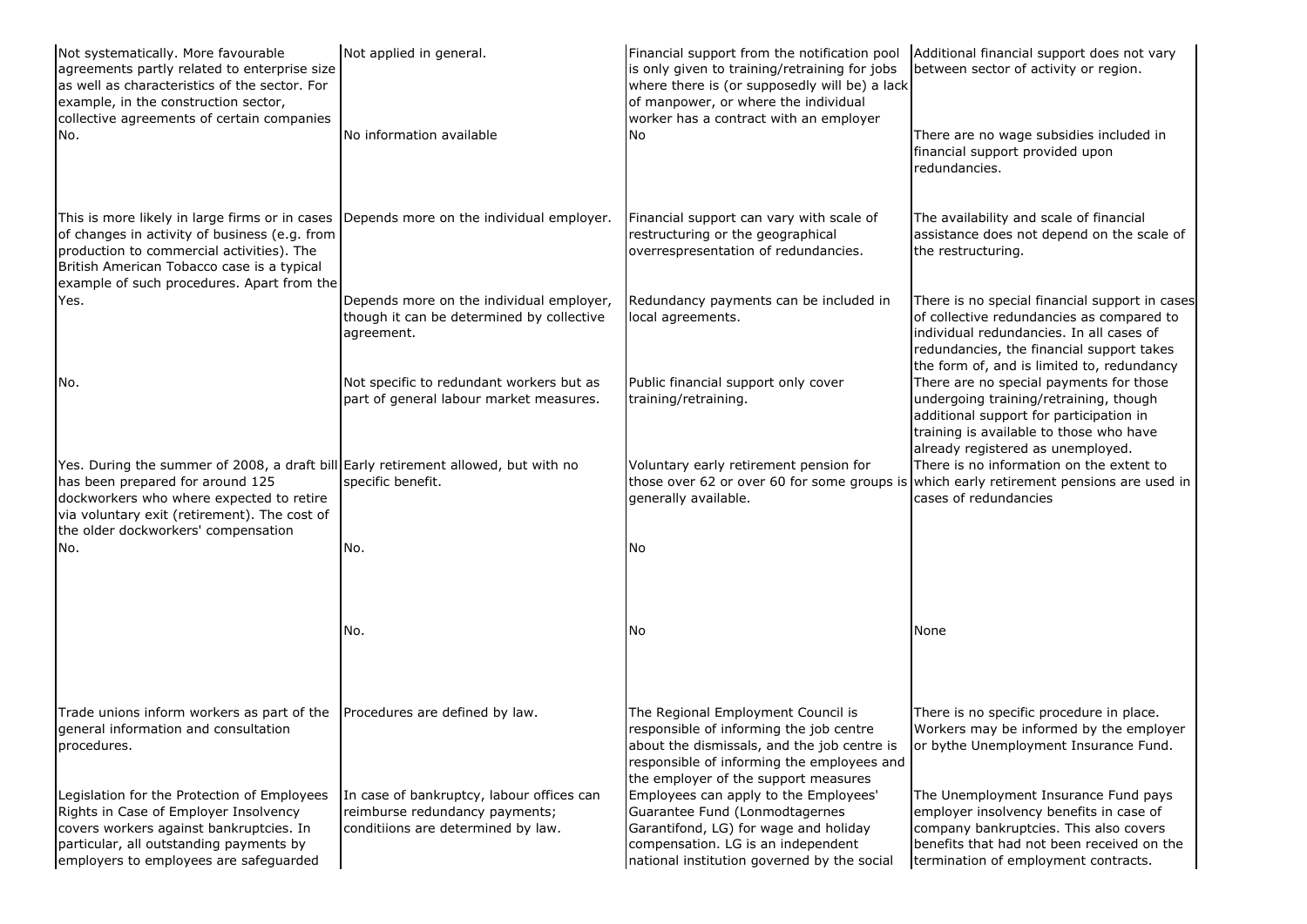| In the industrial sector, collective             | Particularly non-financial measures to  | The Industry Agreement entitles employees There is no information of any significant or                                                                                                                      | innovative practices.    |
|--------------------------------------------------|-----------------------------------------|--------------------------------------------------------------------------------------------------------------------------------------------------------------------------------------------------------------|--------------------------|
| agreements do not foresee higher                 | protect jobs, ensure employees have     | continuously employed for a minimum of                                                                                                                                                                       |                          |
| compensations than those provided for by         | relevant information and give advice to | nine months to participate in a 2-week                                                                                                                                                                       |                          |
| the law. Nevertheless, after negotiations        | employees losing jobs.                  | training course.                                                                                                                                                                                             |                          |
| between labour unions and employers, the<br>INo. | INo.                                    | As from 1 January 2009 it has been<br>possible to apply to the newly established<br>Competence Development Fund of Industry<br>for training allowances covering the two<br>Iweeks mentioned in 34 above. All | No information available |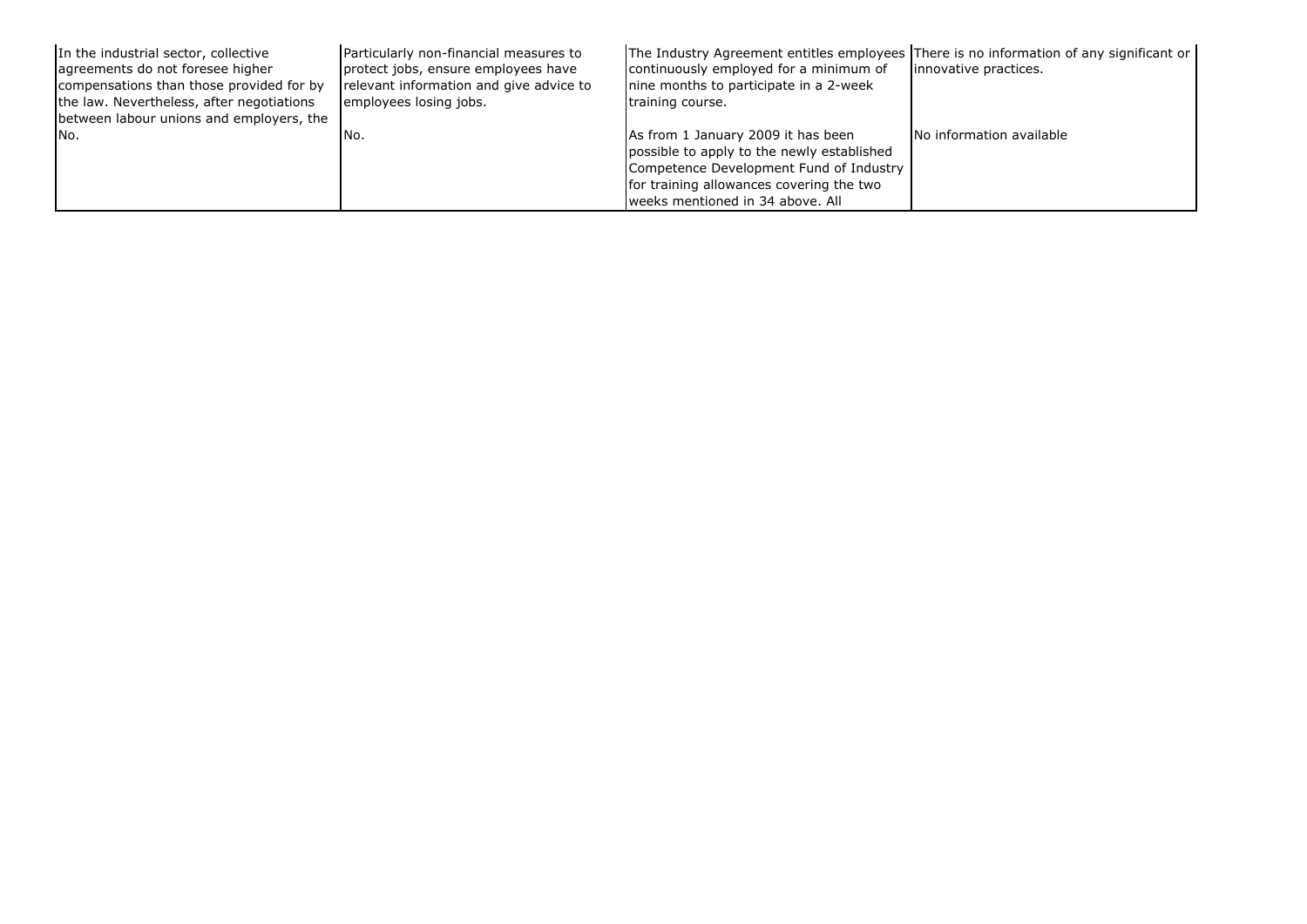| <b>Finland</b>                                                                                                                                                                                                         | <b>France</b> | <b>Germany</b>                                                                                                                                                                                                                                      | <b>Greece</b>                                                                                                                                                        |
|------------------------------------------------------------------------------------------------------------------------------------------------------------------------------------------------------------------------|---------------|-----------------------------------------------------------------------------------------------------------------------------------------------------------------------------------------------------------------------------------------------------|----------------------------------------------------------------------------------------------------------------------------------------------------------------------|
|                                                                                                                                                                                                                        |               |                                                                                                                                                                                                                                                     |                                                                                                                                                                      |
| Individual employment programme for<br>those under 'Change Security Model', job<br>search plan for those not covered by this.                                                                                          |               | Carried out by the Federal Employment<br>Agency.                                                                                                                                                                                                    | Individual guidance and support is available<br>to all unemployed from Employment<br>Promotion Centres (KPA) and Information<br>Offices for Unemployed and Business. |
| Only in some instances (for those with low<br>employability).                                                                                                                                                          |               | Carried out by the Federal Employment<br>Agency.                                                                                                                                                                                                    | Individual guidance and support is available<br>to all unemployed from Employment<br>Promotion Centres (KPA) and Information<br>Offices for Unemployed and Business. |
| Available to all unemployed or those at risk<br>of unemployment.                                                                                                                                                       |               | The Federal Employment Agency provides<br>vouchers to cover the costs of training<br>measures for specific unemployed job<br>seekers, whether or not they are<br>unemployed as a result of collective                                               | Individual guidance and support is available<br>to all unemployed from Employment<br>Promotion Centres (KPA) and Information<br>Offices for Unemployed and Business. |
| <b>Financial and technical assistance available</b><br>to all unemployed.                                                                                                                                              |               | The Federal Employment Agency provides<br>financial assistance to unemployed people<br>whose business plan has been approved<br>(amount of unemployment allowance plus<br>€300 for nine months; afterwards if                                       | Assistance is provided to all unemployed<br>aged 18-64 by Labour Force Organisation<br>(OAED) so long as certain conditions are<br>met.                              |
| Available to all unemployed meeting certain<br>conditions (e.g. recipients of minimum<br>unemployment benefits and long-term<br>unemployed).                                                                           |               | The Federal Employment Agency provides a<br>mobility grant to unemployed people<br>covering the first two years after the new<br>employment has been taken up.                                                                                      | Geographical mobility allowance payable to<br>employers hiring unemployed who travel<br>from a different area during harvest period.                                 |
| Retraining services (e.g. vocational training<br>plan, work and training trials) and subsidies<br>to employer (if hiring someone unemployed<br>for over 6 months or those with low skills).                            |               | By law, the Federal Employment Agency, in No information available<br>specific cases, supports SME and large<br>companies in providing outplacement<br>services or in establishing a job creation or<br>training company (if a works council exist, |                                                                                                                                                                      |
| Only in some instances. If redundancy<br>affects at least 10 employees, information<br>meetings provided on site. In cases of large<br>scale redundancy, 'Change Security model'<br>may include on-site service point. |               | The Federal Employment Agency provides<br>short-time allowances for employees<br>transferred to an outplacement service or to<br>a job creation department operating on site.                                                                       | No information available                                                                                                                                             |
| In cases of large scale redundancy, the<br>'Change Security Model' agreed by<br>employers and employees may include<br>planning of training, on-site service points<br>and individual employment programmes.           |               | The provision by the Federal Employment<br>Agency of short-time allowances for job<br>transfers are meant to prevent collective<br>redundancy but depend on the number of<br>workers affected.                                                      | Special measures might be implemented for<br>enterprises when there are a significant<br>number of redundancies.                                                     |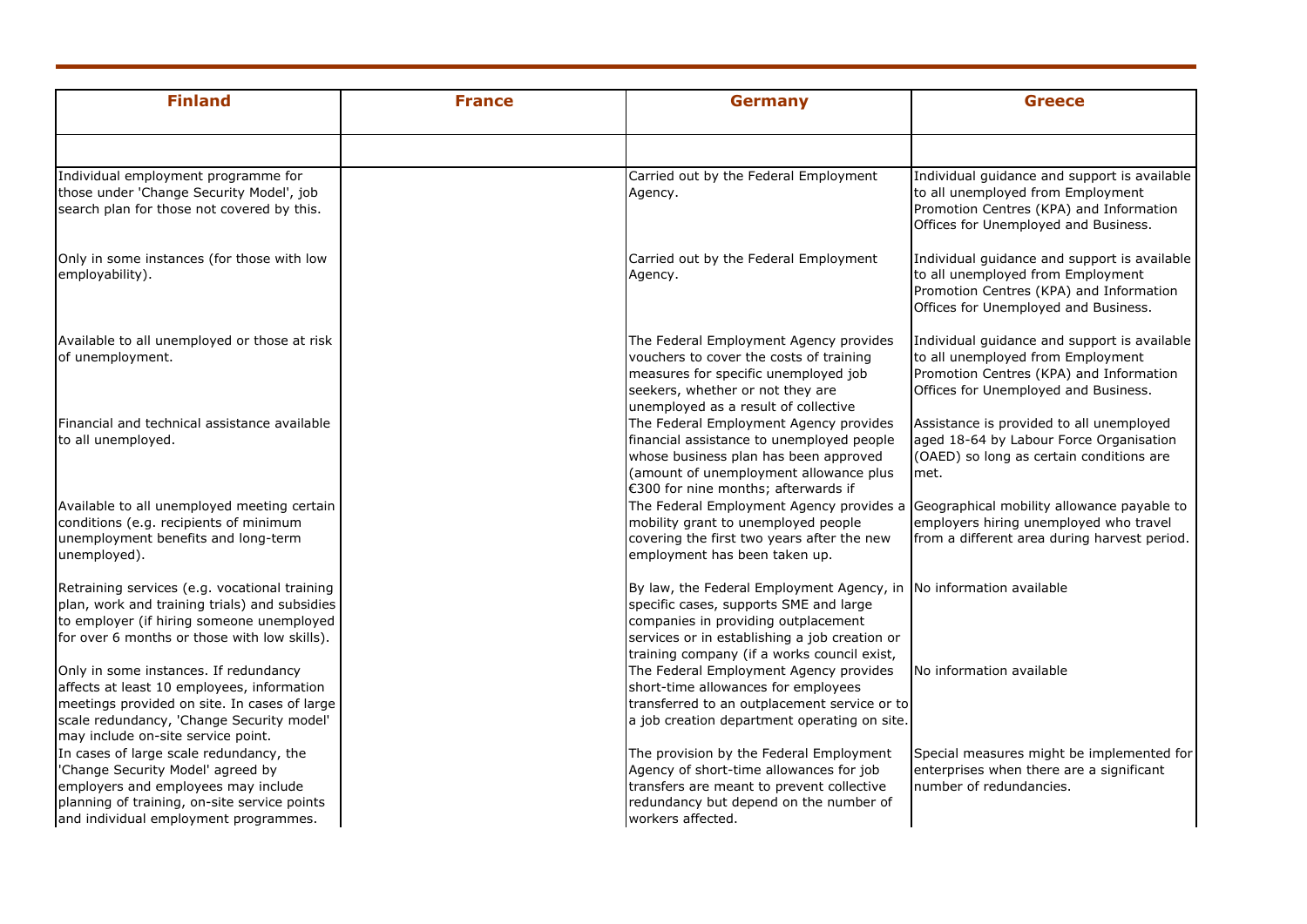| No information available                                                                                                                                            | Not by law, but it varies in practice, as job<br>transfer agencies and outplacement<br>services are more common in<br>manufacturing industries than in services.                                                                                             | Special measures for enterprises in specific<br>sectors or regions.                                                                                                                                                                      |
|---------------------------------------------------------------------------------------------------------------------------------------------------------------------|--------------------------------------------------------------------------------------------------------------------------------------------------------------------------------------------------------------------------------------------------------------|------------------------------------------------------------------------------------------------------------------------------------------------------------------------------------------------------------------------------------------|
| Social partners very rarely agree<br>arrangements above statutory provisions<br>(e.g. when large enterprises need to secure<br>production during period of notice). | Social partners can agree a collective<br>agreement, a works agreement or a social<br>plan involving the establishment of a job<br>creating company providing additional<br>guidance, training programmes and job                                            | Amount and form of assistance varies<br>according to existence and type of tripartite<br>agreement.                                                                                                                                      |
| No information available                                                                                                                                            | By law men and women recieve the same<br>support. In practice, however, differences<br>exist because of segregation of the labour<br>market (more men in manufacturing<br>industries/more women in services).                                                | Special support measures might be<br>provided for women (e.g. for reintegration)<br>on initiative of the Ministry or the General<br>Secretariat for Equality of local authorities.                                                       |
|                                                                                                                                                                     |                                                                                                                                                                                                                                                              |                                                                                                                                                                                                                                          |
| Only if 'Change Security Model' applies.                                                                                                                            | allowance/benefit from the Federal<br>Employment Agency. In specific cases<br>(social plan, work contract), they may<br>receive redundancy payments from the                                                                                                 | Redundant workers receive unemployment If employed in specific sectors or regions.                                                                                                                                                       |
| No information available                                                                                                                                            | In specific cases from companies, if<br>redundancy payments are collectively<br>agreed or if specified in an individual work<br>contract. Redundancy payments depend on<br>particular criteria such as age and                                               | No information available                                                                                                                                                                                                                 |
| Wage security system                                                                                                                                                | Federal Employment Agency: short-time<br>allowance for job transfer, unemployment<br>allowance, unemployment benefit                                                                                                                                         | Additional support provided by the Ministry<br>of Employment and the Labour Force<br>Employment Organisation OAED.                                                                                                                       |
| "The Paltamo Model". Explained in index<br>"Job creation". Only at test phase for now.                                                                              | No additional funds                                                                                                                                                                                                                                          | There is often an indirect financial support.<br>Local authorities in cooperation with social<br>partners and other institutions can finance<br>for example the creation of companies, the<br>training of unemployed through Local Pacts |
| No information available                                                                                                                                            | Cooperation of local social welfare<br>departments and Federal Employment<br>Agency in the provision of unemployment<br>benefit, also German Pension Insurance                                                                                               | No information available                                                                                                                                                                                                                 |
| No information available                                                                                                                                            | Ther can be a huge variation in amount of<br>financial support provided from a social plan depending on existence and type of<br>or collective agreement. Variations also<br>depend on whether the social plans or<br>agreements include employees on fixed- | Amount and form of assistance varies<br>tripartite agreement.                                                                                                                                                                            |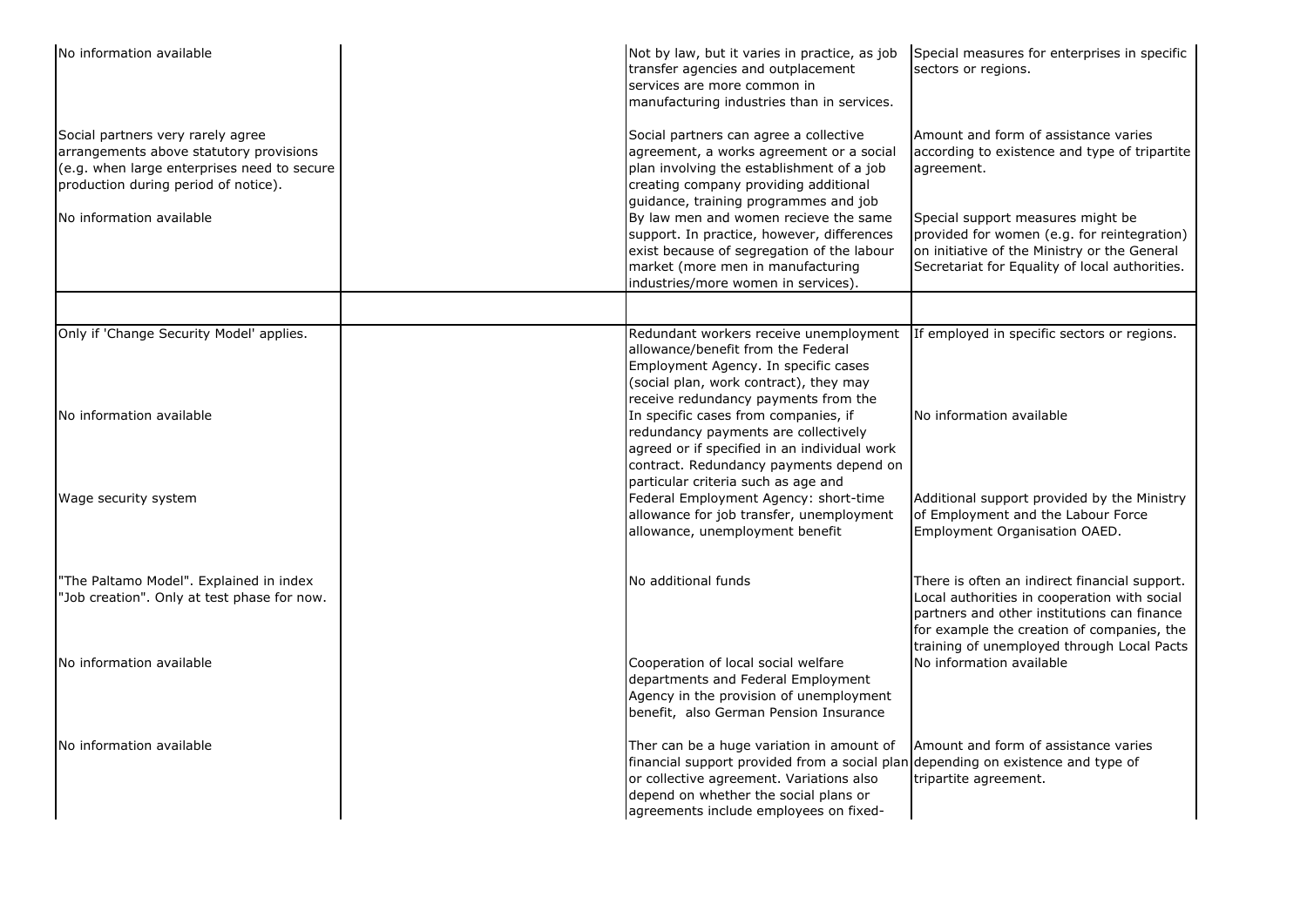| No information available<br>No information available                                                                                                                                                               | No regional differences in terms of the law. Some special measures available to<br>In practice, however, financial support<br>varies according to sector, company size<br>and works council representation, as these<br>factors influence the establishment of job<br>If worker agrees to transfer to a job<br>transfer agency, he/she is re-employed and<br>receives short-term allowance for one year | enterprises in specific sectors or regions.<br>Form of support is decided case by case.                                                                                                                     |  |
|--------------------------------------------------------------------------------------------------------------------------------------------------------------------------------------------------------------------|---------------------------------------------------------------------------------------------------------------------------------------------------------------------------------------------------------------------------------------------------------------------------------------------------------------------------------------------------------------------------------------------------------|-------------------------------------------------------------------------------------------------------------------------------------------------------------------------------------------------------------|--|
| No information available                                                                                                                                                                                           | (60-67% of the wage cut, net of taxes,<br>depending on the number of children), paid                                                                                                                                                                                                                                                                                                                    | Special measures might be implemented for<br>enterprises when there are a significant<br>number of redundancies.                                                                                            |  |
| See "wage security system" above.                                                                                                                                                                                  | Individual redundancy payments have to be Form of support is decided case by case.<br>paid if the dismissal is judged to be invalid<br>by the labour court. However, redundancy                                                                                                                                                                                                                         |                                                                                                                                                                                                             |  |
| Only if 'Change Security Model' applies.                                                                                                                                                                           | payments can be arranged through a social<br>plan or collective agreement, or by an<br>In specific cases.                                                                                                                                                                                                                                                                                               | Form of support is decided case by case.                                                                                                                                                                    |  |
| In the form of 'unemployment pathway', or<br>extended unemployment benefit for<br>redundant workers reaching the age of 59<br>before the maximum period of entitlement<br>to earnings-related unemployment benefit | In specific cases. All employees of 55 or<br>over who satisfy certain conditions are<br>entitled to partial retirement.                                                                                                                                                                                                                                                                                 | Form of support is decided case by case.                                                                                                                                                                    |  |
| Only if 'Change Security Model' applies.                                                                                                                                                                           | l No                                                                                                                                                                                                                                                                                                                                                                                                    | Form of support is decided case by case.                                                                                                                                                                    |  |
| No information available                                                                                                                                                                                           |                                                                                                                                                                                                                                                                                                                                                                                                         | For example, the 350 or so employees<br>(mostly women) made redundant by<br>Triumph, received a 'payment break' from<br>the Ministry of Employment on their loans<br>from the Workers' Housing Organisation |  |
| Information provided by employment<br>offices, unemployment security fund,<br>pension institutions and by employer when<br>'Change Security Model' applies.                                                        | Human Resource department, works<br>council, Federal Employment Agency                                                                                                                                                                                                                                                                                                                                  | No established procedure. In most cases<br>local bodies, the unions or other workers'<br>representatives or the media inform<br>workers.                                                                    |  |
| See "wage security system" above.                                                                                                                                                                                  | Before the insolvency case is opened,<br>workers made redundant are entitled to<br>three months of financial compensation.                                                                                                                                                                                                                                                                              | All employees are protected through an<br>OAED account set up to cover cases of<br>insolvency.                                                                                                              |  |
|                                                                                                                                                                                                                    |                                                                                                                                                                                                                                                                                                                                                                                                         |                                                                                                                                                                                                             |  |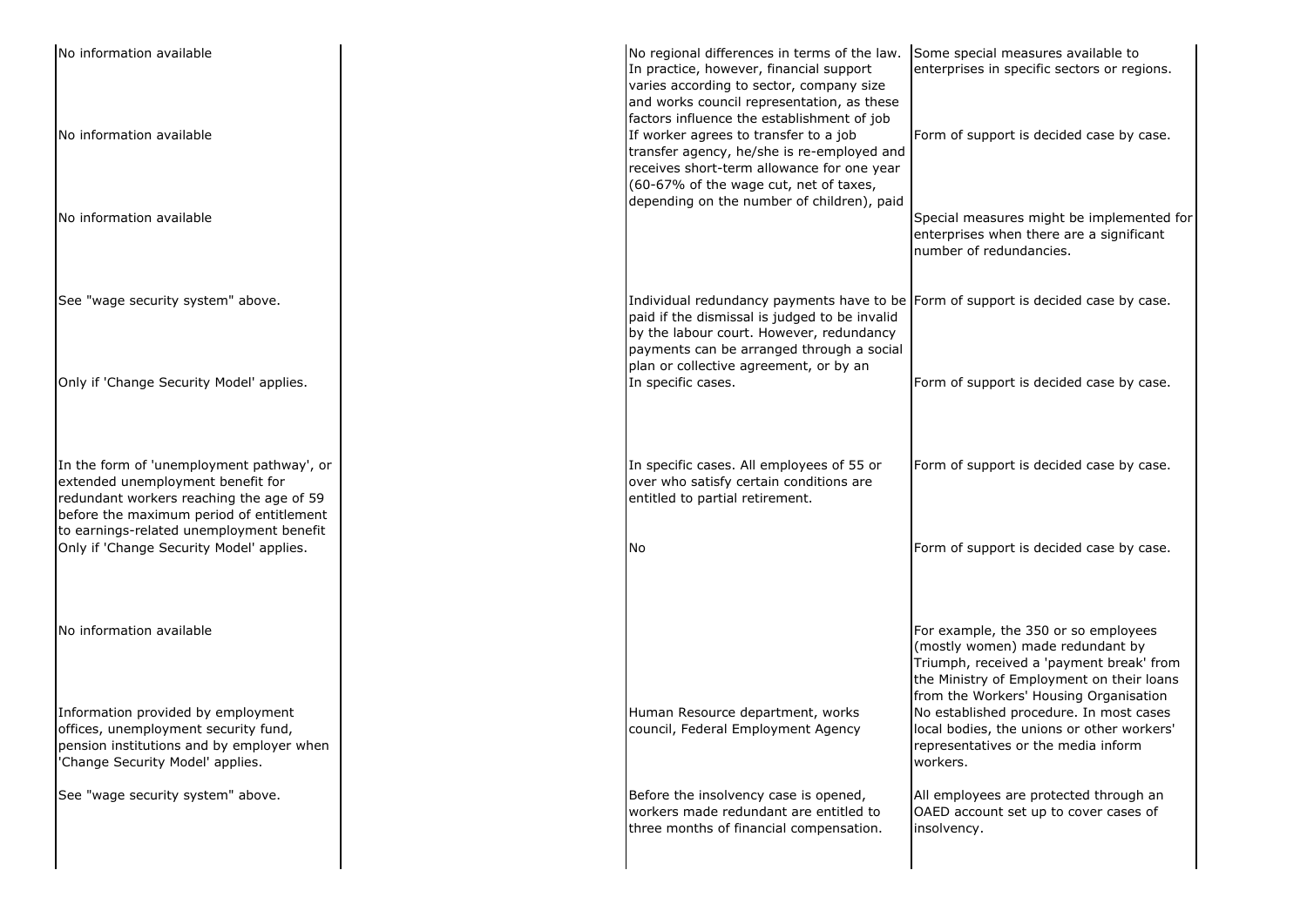| No information available | Social plans include provisions for<br>redundancy payments and other financial<br>compensation measures such as the<br>establishment of job transfer agencies. | The social partners established in 1993<br>(through the National General Collective<br>Agreement) a special fund against<br>unemployment (EKLA) which is managed by<br>the social partners themselves and the<br>In most cases, support provided by the<br>State (Triumph and Tricolan cases). |
|--------------------------|----------------------------------------------------------------------------------------------------------------------------------------------------------------|------------------------------------------------------------------------------------------------------------------------------------------------------------------------------------------------------------------------------------------------------------------------------------------------|
|--------------------------|----------------------------------------------------------------------------------------------------------------------------------------------------------------|------------------------------------------------------------------------------------------------------------------------------------------------------------------------------------------------------------------------------------------------------------------------------------------------|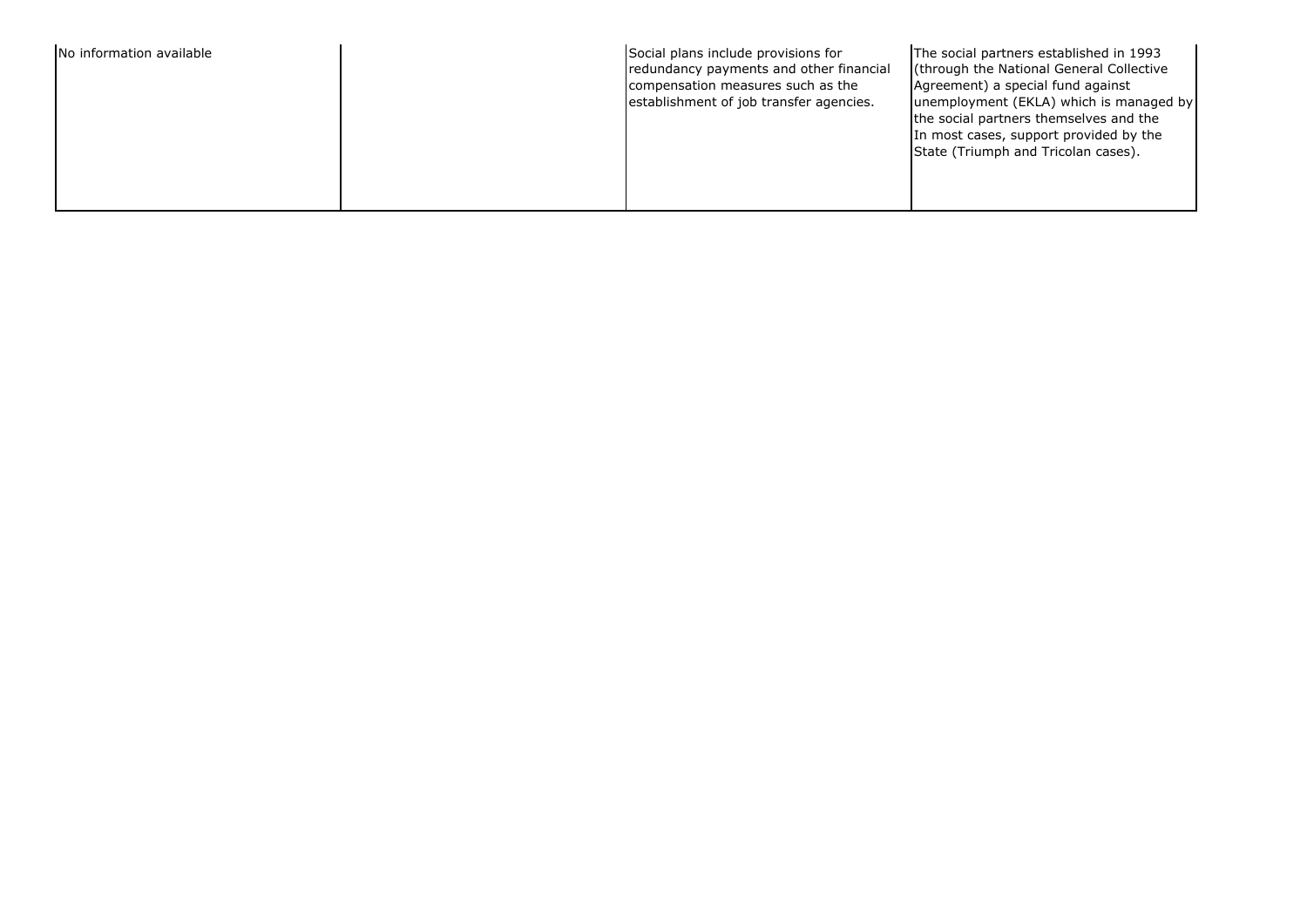| <b>Hungary</b>                                                                                                                                                    | <b>Ireland</b>                                                                                                                     | <b>Italy</b>                                                                                                                                                                                                                                                                                 | Latvia                                                                                                                                                                                                    |
|-------------------------------------------------------------------------------------------------------------------------------------------------------------------|------------------------------------------------------------------------------------------------------------------------------------|----------------------------------------------------------------------------------------------------------------------------------------------------------------------------------------------------------------------------------------------------------------------------------------------|-----------------------------------------------------------------------------------------------------------------------------------------------------------------------------------------------------------|
|                                                                                                                                                                   |                                                                                                                                    |                                                                                                                                                                                                                                                                                              |                                                                                                                                                                                                           |
| Provided by regional labour offices and/or<br>accredited private adult education firms to<br>registered unemployed and those at risk of<br>losing their job.      | Available to all unemployed aged 25-54<br>after 6 months of unemployment via the<br>state employment and training agency<br>(FAS). | Available to all job seekers.                                                                                                                                                                                                                                                                | Advice and guidance is provided by State<br>Employment Agency (NVA) to all those who<br>have been unemployed for some time.                                                                               |
| Available to all job seekers.                                                                                                                                     | Available to unemployed aged 25-54 after 6 Support is provided to all job seekers by<br>months of unemployment.                    | public and private organisations to prepare<br>workers for job search. employment<br>agencies and authorised labour-leasing and<br>intermediation agencies must conduct                                                                                                                      | NVA organizes vocational training courses,<br>and provides information on vacancies and<br>on opportunities to work abroad                                                                                |
| Available to all job seekers.                                                                                                                                     | Access for all unemployed jobseekers to<br>FAS training programmes to update skills.                                               | Recent legislation has extended, albeit<br>temporarily and partially, the application of Employment Agency (NVA) to unemployed<br>the Wage Guarantee Fund (CIG) – the most persons and job seekers.<br>important measure of the Italian 'social<br>shock absorber' system - to the employees | Advice and guidance is provided by State                                                                                                                                                                  |
| Financial assistance available to all<br>registered job seekers.                                                                                                  | Only in some instances                                                                                                             | Support is not just limited to those made<br>redundant. Incentives are available for the<br>creation and development of businesses by<br>young people in economically depressed<br>areas of the country, via various schemes                                                                 | The State Employment Agency provides<br>consultative support for unemployed<br>persons, who plan to set up a new business.<br>The Agency otrganises training courses for<br>unemployed persons to enhance |
| Available to all job seekers.                                                                                                                                     | No information available                                                                                                           | Workers on the availability lists.                                                                                                                                                                                                                                                           | No information available                                                                                                                                                                                  |
| Modest reimbursement of local travel costs INo information available<br>for job search.                                                                           |                                                                                                                                    |                                                                                                                                                                                                                                                                                              |                                                                                                                                                                                                           |
| Only in cases of large-scale restructuring.<br>One-stop shop planned to be introduced in<br>the 2007-2013 programming period under<br>the ESF for all unemployed. | Mostly in case of large firms, otherwise at<br>local employment office.                                                            | Companies which decide to reduce staff<br>may, unilaterally or through local-level<br>agreements with the sectoral trade unions,<br>set up 'offices' providing assistance to<br>workers made redundant.                                                                                      | NVA offers the possibility of providing<br>services on site, but no cases are reported.                                                                                                                   |
| Provision of on-site support depends on the Large firms can provide in-house support<br>extent/scale of restructuring.                                            | services.                                                                                                                          |                                                                                                                                                                                                                                                                                              | No information available                                                                                                                                                                                  |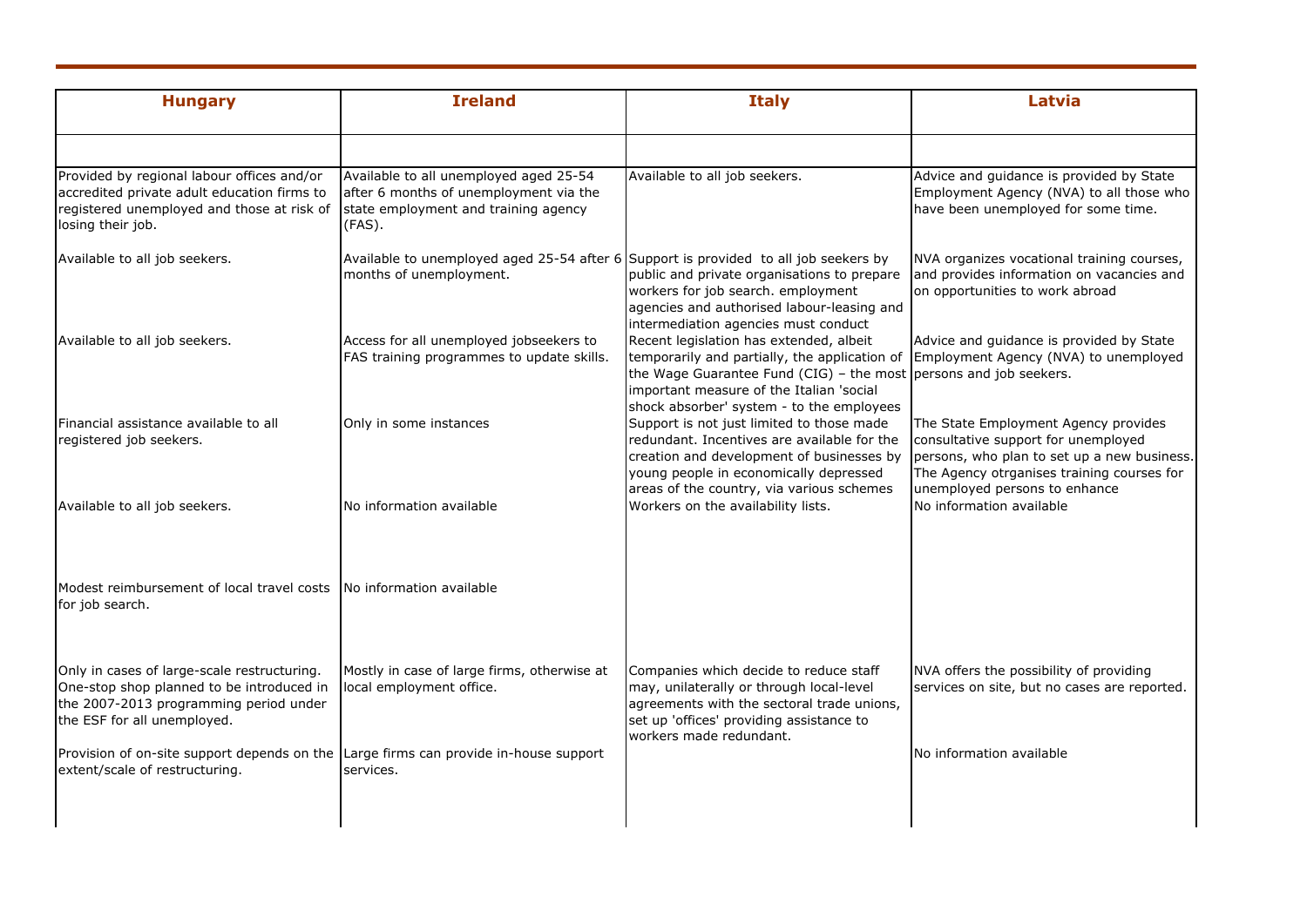| No information available<br>When cooperation agreements negotiated<br>between the company, unions and local<br>government.                                 | Large firms in high-tech sectors are more<br>likely to provide support to redundant<br>workers. (Skilled workers are also more<br>likely than unskilled ones to receive<br>support).<br>A number of local level agreements include<br>support measures specific to restructuring<br>cases. | In general, workers of large industrial<br>companies and some branches of the<br>services sector (firms with more than 50<br>employees) enjoy higher levels of<br>protection. Moreover, dismissed workers<br>Employers and trade unions may reach<br>company-level agreements to encourage<br>employees to leave the company and use<br>guidance, training and retraining services | No information available<br>No information available                                                                                                             |
|------------------------------------------------------------------------------------------------------------------------------------------------------------|--------------------------------------------------------------------------------------------------------------------------------------------------------------------------------------------------------------------------------------------------------------------------------------------|------------------------------------------------------------------------------------------------------------------------------------------------------------------------------------------------------------------------------------------------------------------------------------------------------------------------------------------------------------------------------------|------------------------------------------------------------------------------------------------------------------------------------------------------------------|
| No information available                                                                                                                                   |                                                                                                                                                                                                                                                                                            | developed in order to help them get back to<br>Measures providing greater protection are<br>limited to certain categories of worker and<br>may therefore indirectly affect women<br>adversely.                                                                                                                                                                                     | The legislation requires equal support to be<br>given to women and men                                                                                           |
|                                                                                                                                                            |                                                                                                                                                                                                                                                                                            |                                                                                                                                                                                                                                                                                                                                                                                    |                                                                                                                                                                  |
| Only in cases of mass redundancy, often as In some instances. May take the form of<br>a result of special agreements between<br>company and works council. | higher redundancy payments and/or<br>funding for training.                                                                                                                                                                                                                                 | A 'mobility allowance' is available for<br>collective redundancies along with the Wage<br>Guarantee Fund (CIG) for the temporary<br>suspension or reduction of business activity. In cases where the company becomes<br>In general, such 'social shock absorbers'                                                                                                                  | There is no specific financial support for<br>redundant workers, apart from<br>compensation and unemployment benefits.<br>bankrupt, an Employee Claims Guarantee |
|                                                                                                                                                            | In some instances. May take the form of<br>higher redundancy payments and/or<br>funding for training.                                                                                                                                                                                      | Allowances under the CIG schemes are paid<br>by the state (via the National Institute of<br>Social Security - Istituto nazionale di<br>previdenza sociale, Inps), but funded out of                                                                                                                                                                                                | Compensations is paid from the financial<br>resources of a company                                                                                               |
| Confined to large-scale cases affecting a<br>whole sector or region.                                                                                       | Redundancy Payment Acts: two weeks pay<br>for each year of service; to qualify<br>employees must have 104 weeks<br>continuous service.                                                                                                                                                     | contributions by the employers.<br>Allowances under the CIG schemes are paid Unemployment benefits are paid from<br>by the state (via the National Institute of<br>Social Security - Istituto nazionale di<br>previdenza sociale, Inps), but funded out of                                                                                                                         | national government budget revenues                                                                                                                              |
| Only sometimes                                                                                                                                             | No information available                                                                                                                                                                                                                                                                   | contributions from employers.<br>In order to extend the scope of the Wage<br>Guarantee Fund and the 'mobility scheme',<br>the government and the Joint State-Regions<br>Conference - i.e. the body representing the<br>Italian Regions - reached an agreement in                                                                                                                   | No information available                                                                                                                                         |
| Only in cases of special agreements<br>between company and works council.                                                                                  | Local and national collective agreement can<br>provide extra support. Pharmaceutical and<br>food sectors are particular cases in point.                                                                                                                                                    | The social partners may obtain, from the<br>Ministry of Labour and Social Policies, an<br>extension of the extraordinary CIG for<br>longer periods. In some cases, agreements<br>at company, sectoral or territorial level                                                                                                                                                         | No information available                                                                                                                                         |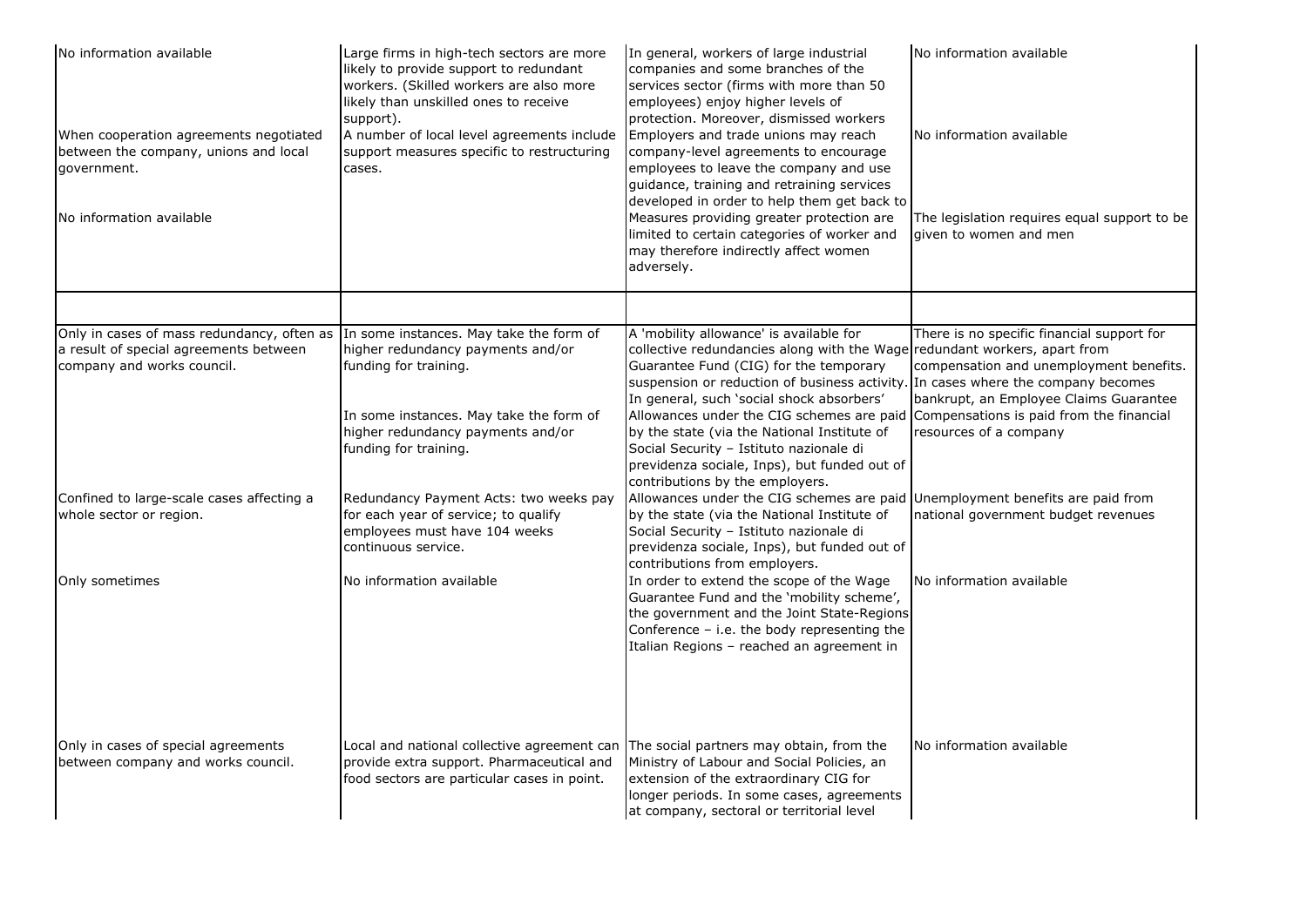| Only in exceptional cases, e.g. electricity,<br>coal mining.                                                                                                                                                              | Highest redundancy payments in<br>pharmaceuticals.                                                     | The Wages Guarantee Fund (CIG) and the<br>subsequent 'mobility allowance' are<br>restricted to companies in specific sectors<br>and of a certain size. Moreover, the<br>duration of mobility allowance differs                                                                  | No information available                                                                                                                               |
|---------------------------------------------------------------------------------------------------------------------------------------------------------------------------------------------------------------------------|--------------------------------------------------------------------------------------------------------|---------------------------------------------------------------------------------------------------------------------------------------------------------------------------------------------------------------------------------------------------------------------------------|--------------------------------------------------------------------------------------------------------------------------------------------------------|
| Wage subsidies are available for preserving No information available<br>and creating jobs as a part of the ALMPs.<br>New schemes (on a tendering basis) have<br>been introduced to address the current<br>economic crisis |                                                                                                        | Workers on the 'mobility lists' with lengths<br>of service of at least 12 months are entitled<br>to a 'mobility allowance', equal for the first<br>12 months to the allowance paid by (or due<br>from) the CIGS immediately prior to the                                        | No information available                                                                                                                               |
| No information available                                                                                                                                                                                                  | Large-scale restructuring by large<br>companies usually associated with higher<br>redundancy payments. | The Wage Guarantee Fund schemes and the No information available<br>unemployment benefits are not equally<br>available to all categories of workers since<br>the availability and application vary<br>according to the firm's size and the sector                               |                                                                                                                                                        |
| Special procedures in place for collective<br>redundancies entailing special treatment for<br>redundant workers. Moreover, in most<br>cases, collective agreements stipulate<br>higher payments than mandatory minimum.   | No information available                                                                               | As stated above, the law 2/2009 introduced Available to all those who lose their jobs.<br>the possibility to receive the unemployment<br>allowance (both 'normal' and 'reduced'<br>depending on the eligibility of the individual<br>worker), for a maximum of 90 days, in case |                                                                                                                                                        |
| No information available about company<br>level agreements. Support from the<br>Government programme introduced in the<br>course of the current recession has not<br>become widely used.                                  | Sometimes (e.g. Coca Cola)                                                                             | Under the new measure introduced in 2009<br>for the period 2009-2011, workers who are<br>'suspended' will be able to attend vocational<br>retraining or upgrading courses. These<br>training programmes will be drawn up by                                                     | No information available                                                                                                                               |
| Conditions have been tightened, but early<br>retirement is still very widespread.                                                                                                                                         | In certain circumstances, when negotiated<br>by social partners.                                       | Company-level agreements may provide<br>economic incentives for people who satisfy<br>minimum legal requirements (in terms of<br>contribution and age) for early retirement.                                                                                                    | No information available                                                                                                                               |
| INo.                                                                                                                                                                                                                      | No information available                                                                               | In order to tackle the current financial and<br>economic crisis, the government introduced,<br>at the beginning of 2009, the possibility to<br>benefit from the unemployment allowance<br>(both 'normal' and 'reduced' depending on                                             | No information available                                                                                                                               |
| No information available                                                                                                                                                                                                  |                                                                                                        | The law 2/2009 envisages a one-off<br>payment as a form of severance pay for<br>project workers, when they finish they<br>service contract, provided they have a<br>single customer and they meet a number of                                                                   | No information available                                                                                                                               |
| Information provided by employers as well<br>as by trade unions and works' councils if in Department of Enterprise, Trade and<br>place at the workplace concerned.                                                        | Several sources: Employer, trade union,<br>Employment.                                                 | The law regulates the procedures on<br>collective dismissals, including information<br>procedures. Moreover, trade unions inform<br>workers on financial assistance available.                                                                                                  | No specific procedures are in place.<br>According to the Labour Law, employers<br>must inform employees about the amount<br>of any redundancy payment. |
| Wage Guarantee Fund (Bérgarancia Alap)<br>could cover wage arrears and severance<br>payment in cases of insolvency.                                                                                                       | Employees are paid by Government from<br>Social Insurance Fund.                                        | Employees of companies in bankruptcy<br>proceedings - of a certain size and<br>operating in certain sectors - are eligible for employers.<br>the extraordinary Wages Guarantee Fund<br>(CIGs) during the bankruptcy proceedings                                                 | Employees are paid from the Employee<br>Claims Guarantee Fund, co-funded by                                                                            |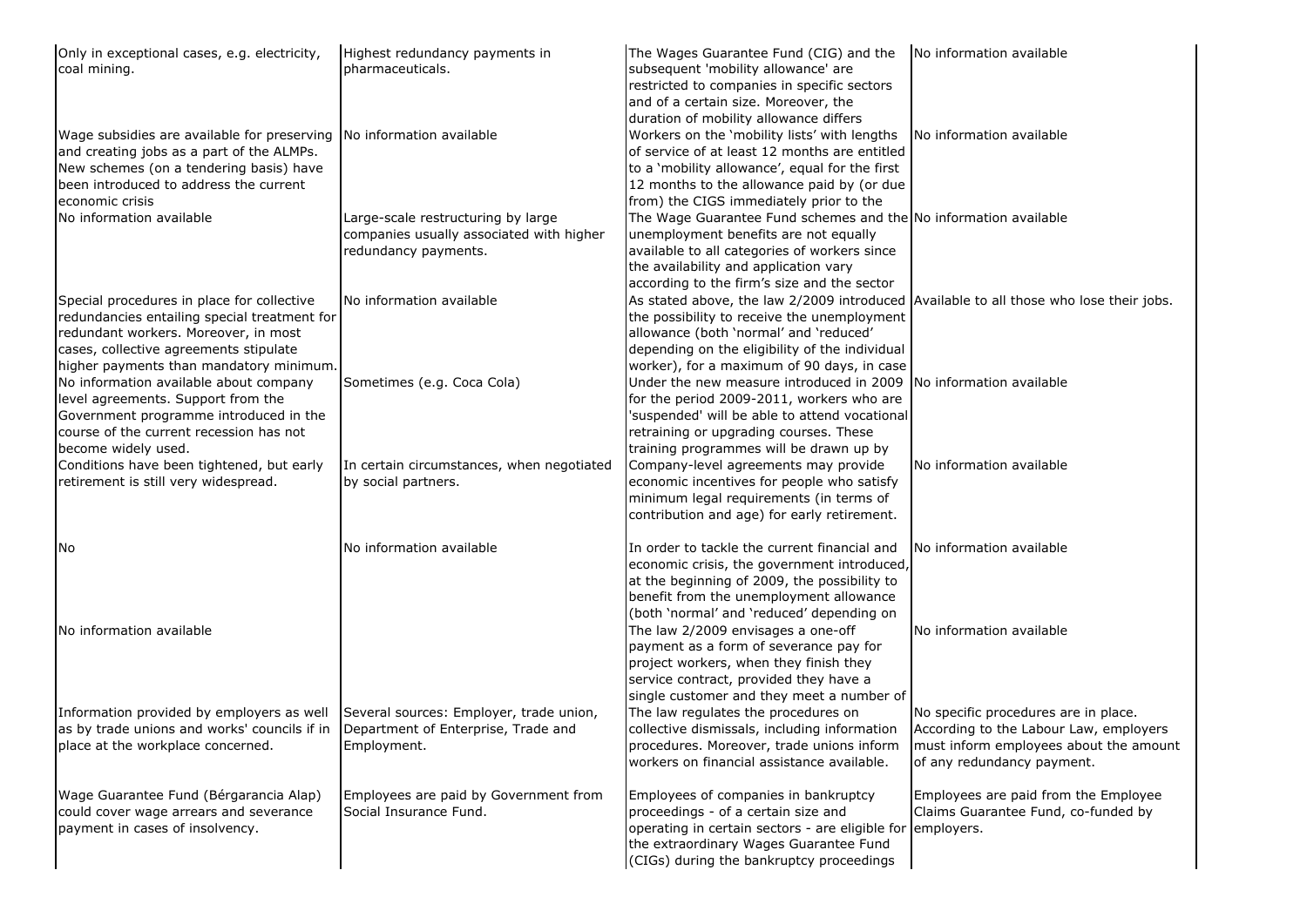| In some big restructuring cases, e.g.<br>Hungarian Telecom, Hungarian State<br>Railways, Hungarian Post | Coca Cola is an example of an innovative<br>deal, including specific retraining<br>opportunities, post redundancy job search<br>training, provisions for pension, tax and<br>financial planning assistance. | Collective agreements in banking sector<br>have established a special fund corporate<br>crises and restructuring, and the labour<br>surpluses that may follow. The fund,<br>managed by the National Social Security                                     | Collective agreements are considered as<br>business secret, so there is no public<br>linformation available about the content. |
|---------------------------------------------------------------------------------------------------------|-------------------------------------------------------------------------------------------------------------------------------------------------------------------------------------------------------------|---------------------------------------------------------------------------------------------------------------------------------------------------------------------------------------------------------------------------------------------------------|--------------------------------------------------------------------------------------------------------------------------------|
| No sectoral funds, except in electricity<br>industry.                                                   | Company-specific                                                                                                                                                                                            | The collective agreement in banking sector No information available<br>has established a special fund. Likewise, the<br>recent renewal of the collective agreement<br>for craftworkers has established national<br>fund to finance supplementary health |                                                                                                                                |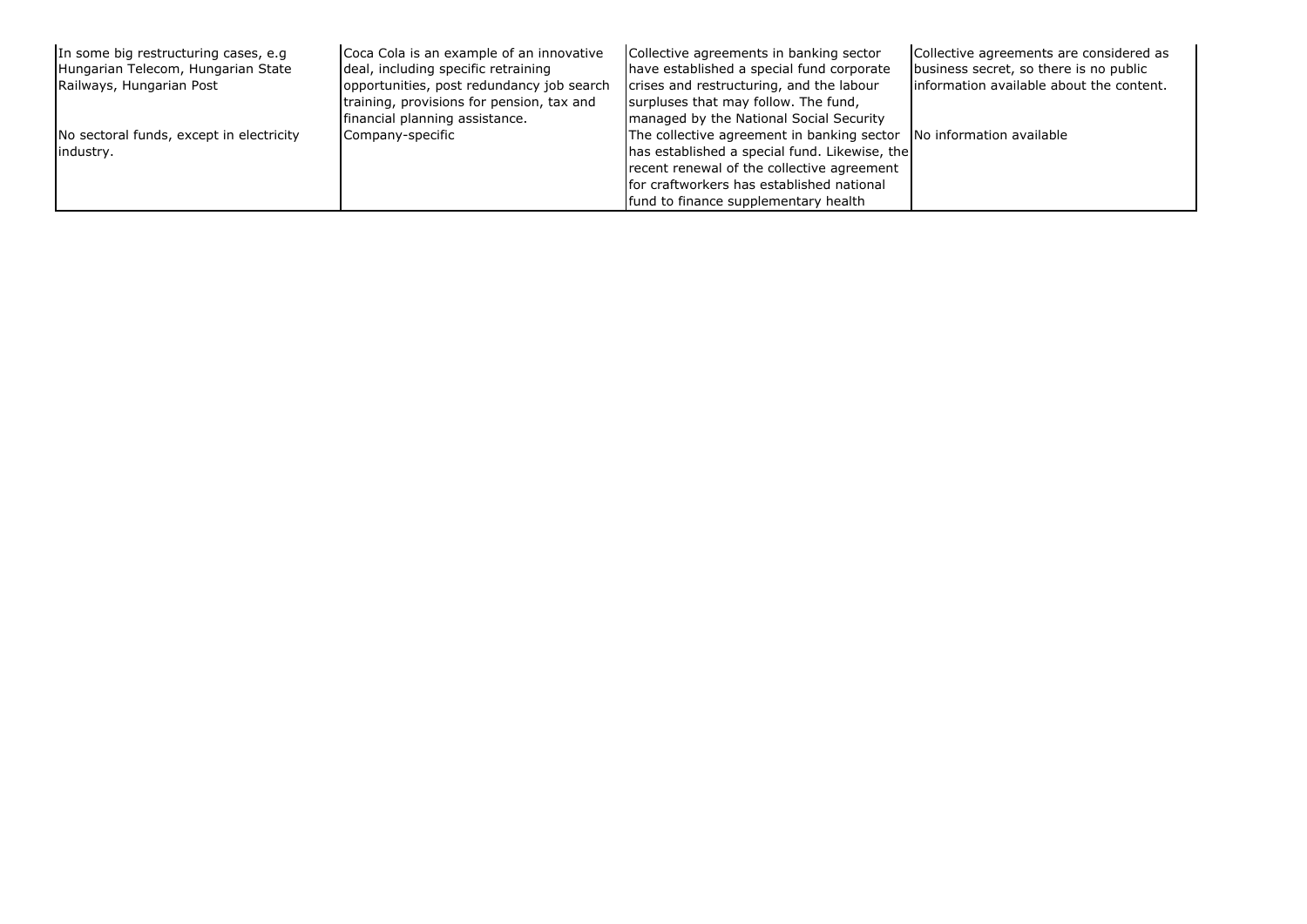| Lithuania                                                                                                                                                                                                                                    | <b>Luxembourg</b>                                                                                                                                                                        | <b>Malta</b>                                                                                                                                                                                                          | <b>Netherlands</b> |
|----------------------------------------------------------------------------------------------------------------------------------------------------------------------------------------------------------------------------------------------|------------------------------------------------------------------------------------------------------------------------------------------------------------------------------------------|-----------------------------------------------------------------------------------------------------------------------------------------------------------------------------------------------------------------------|--------------------|
|                                                                                                                                                                                                                                              |                                                                                                                                                                                          |                                                                                                                                                                                                                       |                    |
| General guidance/advice is provided by<br>local labour offices (LDB) and the Labour<br>Market Training Authority (LDRMT).                                                                                                                    | Available to all jobseekers registered at the Available to all job seekers from the<br>Employment Department (Adem).                                                                     | Employment and Training Corporation (ETC)                                                                                                                                                                             |                    |
| General guidance/advice is provided by<br>local labour offices (LDB) and the Labour<br>Market Training Authority (LDRMT).                                                                                                                    | Available to all jobseekers registered at the<br>Employment Department (Adem) and on<br>request of employers.                                                                            | ETC assists job seekers by matching their<br>skills to vacant posts. If short-listed, this<br>can lead to job interviews and subsequent<br>employment.                                                                |                    |
| age facing dismissal are eligible for<br>vocational training, organised and funded<br>by the labour exchange                                                                                                                                 | Unemployed people and persons of working Available to all jobseekers registered at the<br>Employment Department (Adem) through<br>the National Continuing Vocational Training<br>Centre. | ETC is responsible for organising training<br>available to all unemployed.                                                                                                                                            |                    |
| The State provides considerable financial<br>support (up to 40 MW or LTL 32,000/EUR<br>9,290 subject to the measure) to persons<br>establishing new jobs for unemployed<br>people. However, the creation of jobs can                         | Financial and technical assistance available<br>to all unemployed registered at the<br>Employment Department (Adem).                                                                     | The scheme 'Start Your Own Business' (INT)<br>is available to all unemployed people<br>including affected by mass redudancies.                                                                                        |                    |
| The costs of travelling to/from work and<br>accommodation for unemployed people who Employment Department (Adem) under<br>find jobs away from home can be<br>reimbursed when territorial labour<br>exchanges have no job offers suitable for | Available to all jobseekers registered at the No information available<br>certain conditions.                                                                                            |                                                                                                                                                                                                                       |                    |
| Unemployed people and persons facing<br>dismissal are eligible to assistance to<br>acquire work skills funded by the labour<br>exchange. For unemployed people and<br>employees of companies undergoing                                      | Available to all job seekers: "Job search<br>strategy" workshops and "job clubs"<br>(assistance/guidance in CV writing, free<br>access to Internet).                                     | The Redeployment Scheme retrains<br>employees in order to help them find<br>alternative work.                                                                                                                         |                    |
| Units, managed by regional labour<br>office, might be set up within the enterprise.                                                                                                                                                          | Only in cases of large scale collective<br>redundancy.                                                                                                                                   | In nearly all the cases ETC officials are<br>allowed to intervene 'on site' through the<br>Rapid Reaction Service taskforce.                                                                                          |                    |
| In some cases, e.g. mass redundancies,<br>government can oblige social partners to<br>set up task forces to prepare<br>measures/actions to mitigate the social<br>consequences.                                                              | No information available                                                                                                                                                                 | In some cases of large-scale redundancies,<br>more support may be provided as in the<br>case of GF where additional support could<br>be offered because of funds made available<br>through the EU Globalisation fund. |                    |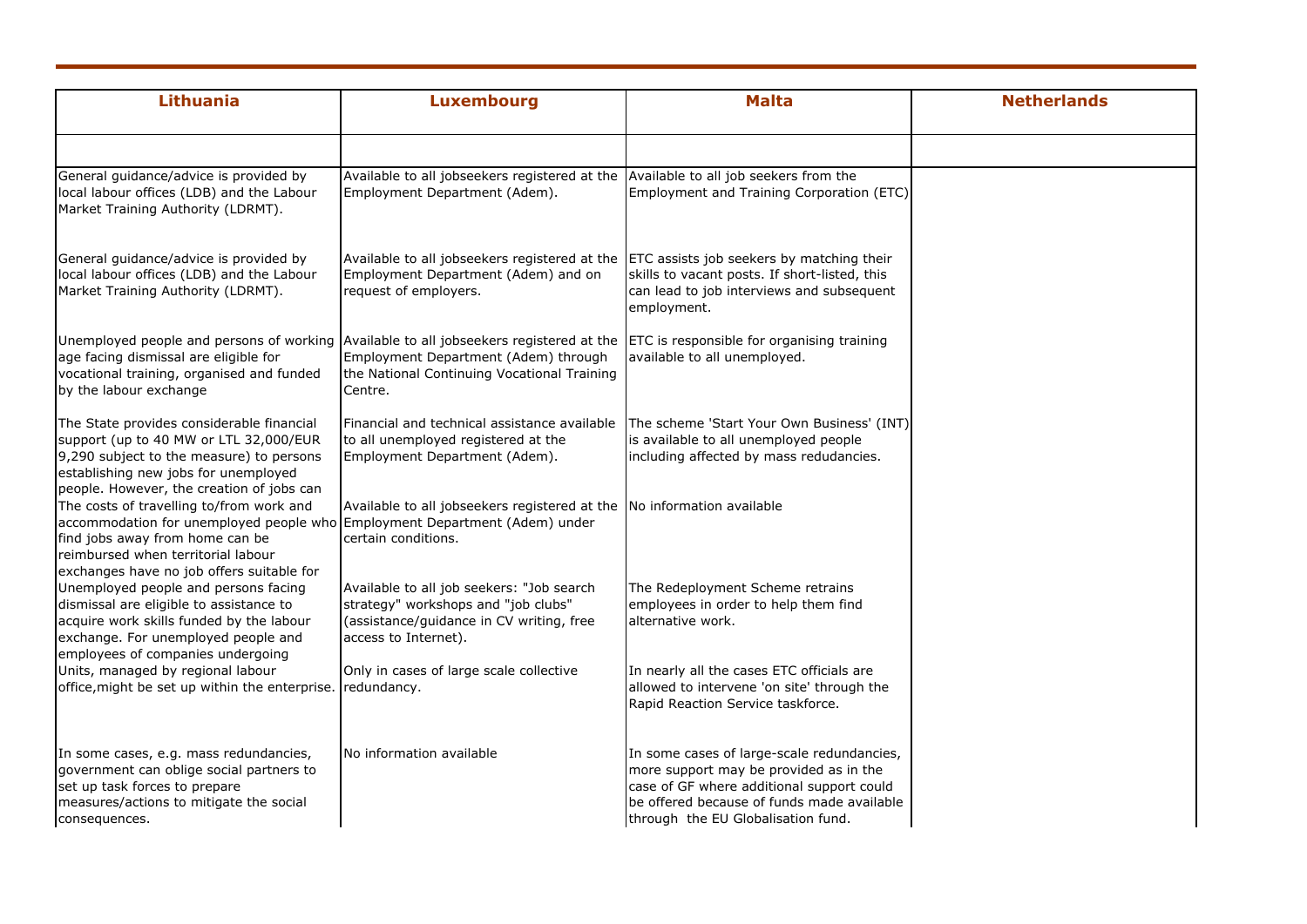| In some cases by special law, e.g. in the<br>restructuring of the nuclear power industry<br>(IAE).                                      | No information available                                                                                                                                                                                                 | Everyone is entitled to the same<br>unemployment benefits, which do not vary<br>between sectors of activity. More benefits<br>are sometimes available through collective<br>agreements negotiated at company level. |  |
|-----------------------------------------------------------------------------------------------------------------------------------------|--------------------------------------------------------------------------------------------------------------------------------------------------------------------------------------------------------------------------|---------------------------------------------------------------------------------------------------------------------------------------------------------------------------------------------------------------------|--|
| In exceptional cases                                                                                                                    | A "plan of retention in employment" can be<br>negociated before any redundancies occur.<br>A range of measures can be foreseen (re-<br>appointments, early-retirement, reduction<br>of working hours,) in order to avoid | Either as result of negotiation or when<br>included in collective agreements.                                                                                                                                       |  |
| No information available                                                                                                                | Positive discrimination in favour of women<br>(specific support services).                                                                                                                                               | Support is the same for women and men                                                                                                                                                                               |  |
|                                                                                                                                         |                                                                                                                                                                                                                          |                                                                                                                                                                                                                     |  |
| In exceptional cases, e.g. restructuring of<br>nuclear power industry (IAE). Additional<br>it is included in the collective agreements. | Only if the redundancy programme is<br>negotiated between social partners. Under<br>support may be provided by the employer if specific conditions (particularly the fact that<br>they were negociated in a redundacy    | In the case of mass redundancies if<br>included in a collective agreement.                                                                                                                                          |  |
| If included in a collective agreement.                                                                                                  | programme and if the dismissal is on a<br>Except if a redundant worker is reassigned<br>to lower paid job.                                                                                                               | If stipulated in collective agreements.                                                                                                                                                                             |  |
| Optional                                                                                                                                | Only in case of re-assignment to a lower<br>paid job (guaranteed pay equal to 90% of<br>previous job for four years).                                                                                                    | National funds support unemployment and<br>other social benefits, which are available to<br>all unemployed people fulfilling certain<br>conditions                                                                  |  |
| In exceptional cases to mitigate social<br>consequences.                                                                                | No information available                                                                                                                                                                                                 | Not applicable                                                                                                                                                                                                      |  |
| Exceptionally, e.g. in the case of the nuclear No information available<br>power sector (IAE).                                          |                                                                                                                                                                                                                          | <b>EU Globalisation Fund</b>                                                                                                                                                                                        |  |
| Only in very rare cases. Few arrangements<br>have been agreed so far.                                                                   | Financial support/conditions are regulated<br>by the redundancy programme.                                                                                                                                               | Financial support can vary according to the<br>collective agreement negotiated at company<br>level between the employer and the union.                                                                              |  |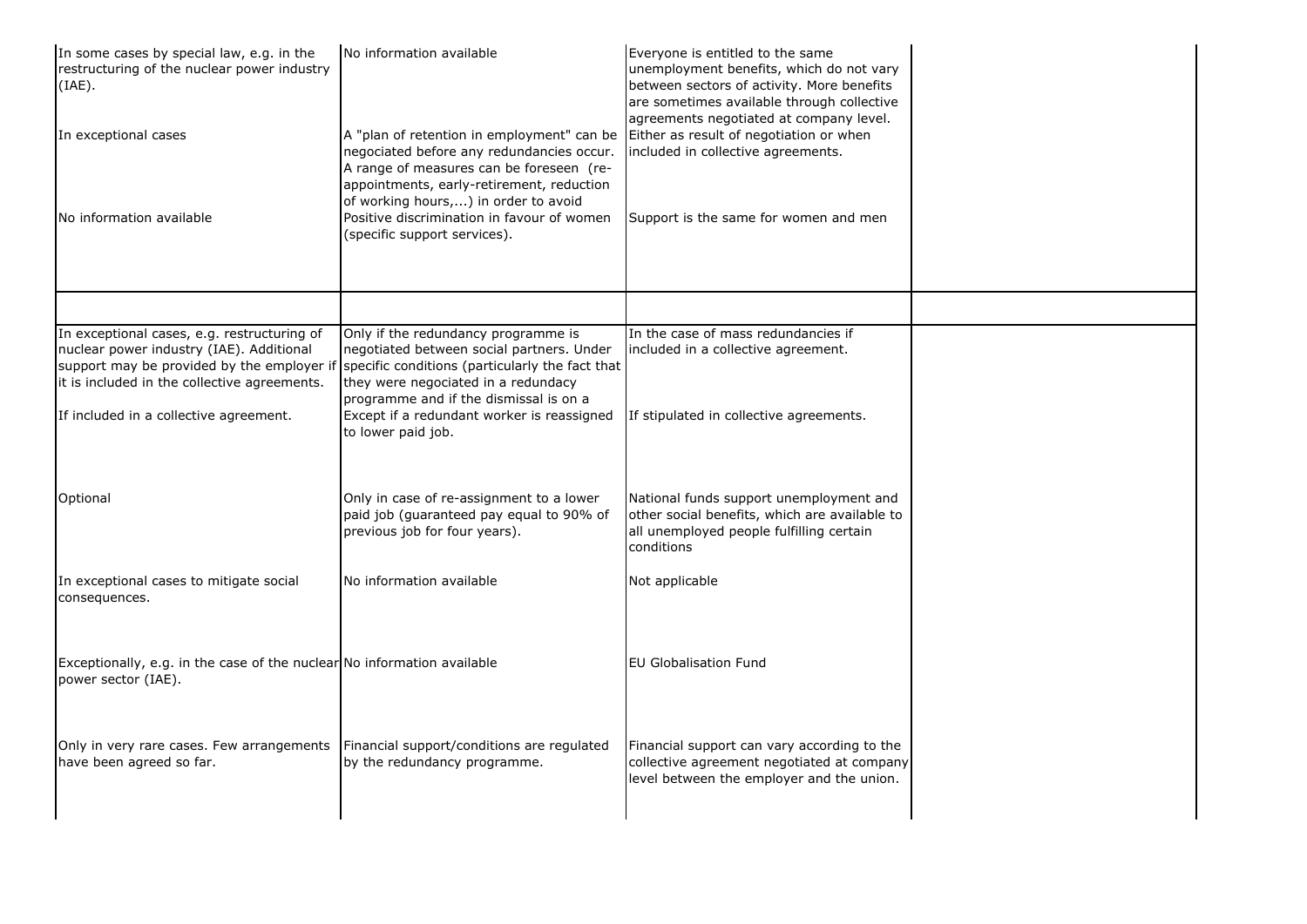| Exceptionally, e.g. in the case of the nuclear Only indirectly, since support provided<br>power sector (IAE).                                                                                                   | depends on prospects of finding new job<br>(and therefore sector of employment).                                    | Financial support does not vary according to<br>the sector or the region               |
|-----------------------------------------------------------------------------------------------------------------------------------------------------------------------------------------------------------------|---------------------------------------------------------------------------------------------------------------------|----------------------------------------------------------------------------------------|
| Employees of companies facing economic<br>difficulties might be involved into public<br>works and receive a wage subsidy. Wage<br>subsidies might be paid to employers who                                      | No information available                                                                                            | Financial support in Malta does not normally<br>include wage subsidies                 |
| place unemployed people requiring<br>In specific cases (IAE) a special law<br>providing additional support might be<br>adopted.                                                                                 | This happens in practice though not in a<br>systematic way.                                                         | The scale of redundancies may affect the<br>support available                          |
| Only to workers made redundant by IAE.<br>Otherwise, redundancy payments are<br>available to all those losing their jobs.                                                                                       | Redundancy payments can be extended<br>depending on age, number of years of<br>service or disability.               | Either as result of negotiation or when<br>included in collective agreements.          |
| Only to workers made redundant by IAE.<br>Otherwise, redundancy payments are<br>available to all those losing their jobs.                                                                                       | "Training" budget can be provided by<br>employer                                                                    | All labour market training programmes are<br>free of charge for registered unemployed. |
| Only to workers made redundant by IAE.                                                                                                                                                                          | Can be financed by the company and/or the In some situations, as in the case of<br>Ministry of Work and Employment. | dockers.                                                                               |
|                                                                                                                                                                                                                 |                                                                                                                     | Unemployment benefits are the same for<br>all.                                         |
| In case of workers made redundant by IAE, No information available<br>additional financial support for family<br>members was foreseen.                                                                          |                                                                                                                     |                                                                                        |
| Labour exchange offices inform workers (no No specific procedure in place<br>specific procedure in place).                                                                                                      |                                                                                                                     | Unions usually inform employees.                                                       |
| Employees are compensated with an<br>amount equal to twice their average<br>monthly wages. If the enterprise lacks the<br>necessary funds, the administrator shall<br>apply to the Guarantee Fund. In this case | Workers entitled to payments for 2 months<br>plus 50% of monthly payments for the<br>period of notice.              | <b>IFrom the Guarantee Fund</b>                                                        |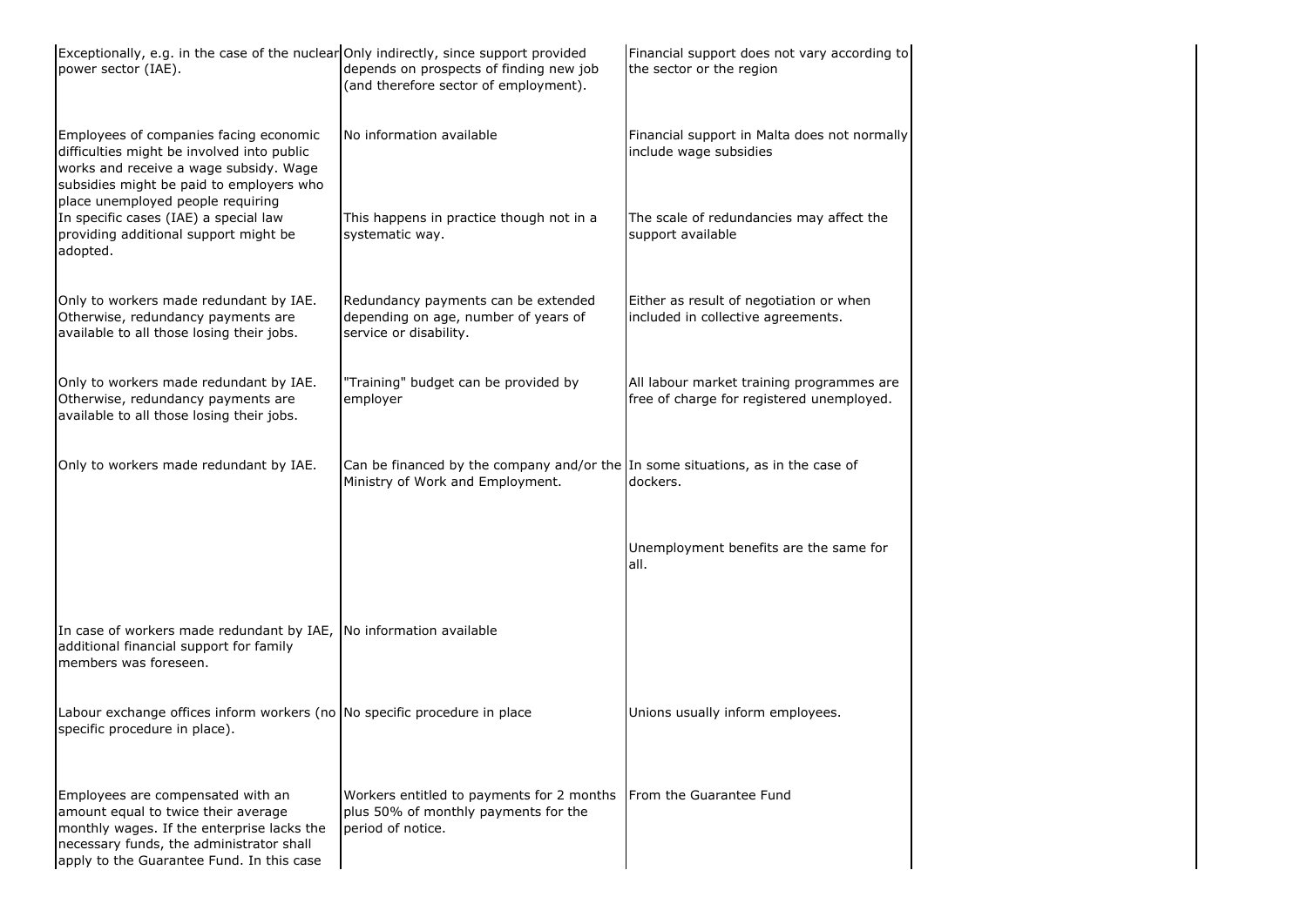| Very few collective agreements include a<br>reference to collective redundancies, noting case basis e.g. to lend labour to other<br>that the level of social dialogue is very low. companies during the period of notice. | Innovative measures taken on a case by | No information available |  |
|---------------------------------------------------------------------------------------------------------------------------------------------------------------------------------------------------------------------------|----------------------------------------|--------------------------|--|
|                                                                                                                                                                                                                           |                                        |                          |  |
|                                                                                                                                                                                                                           |                                        |                          |  |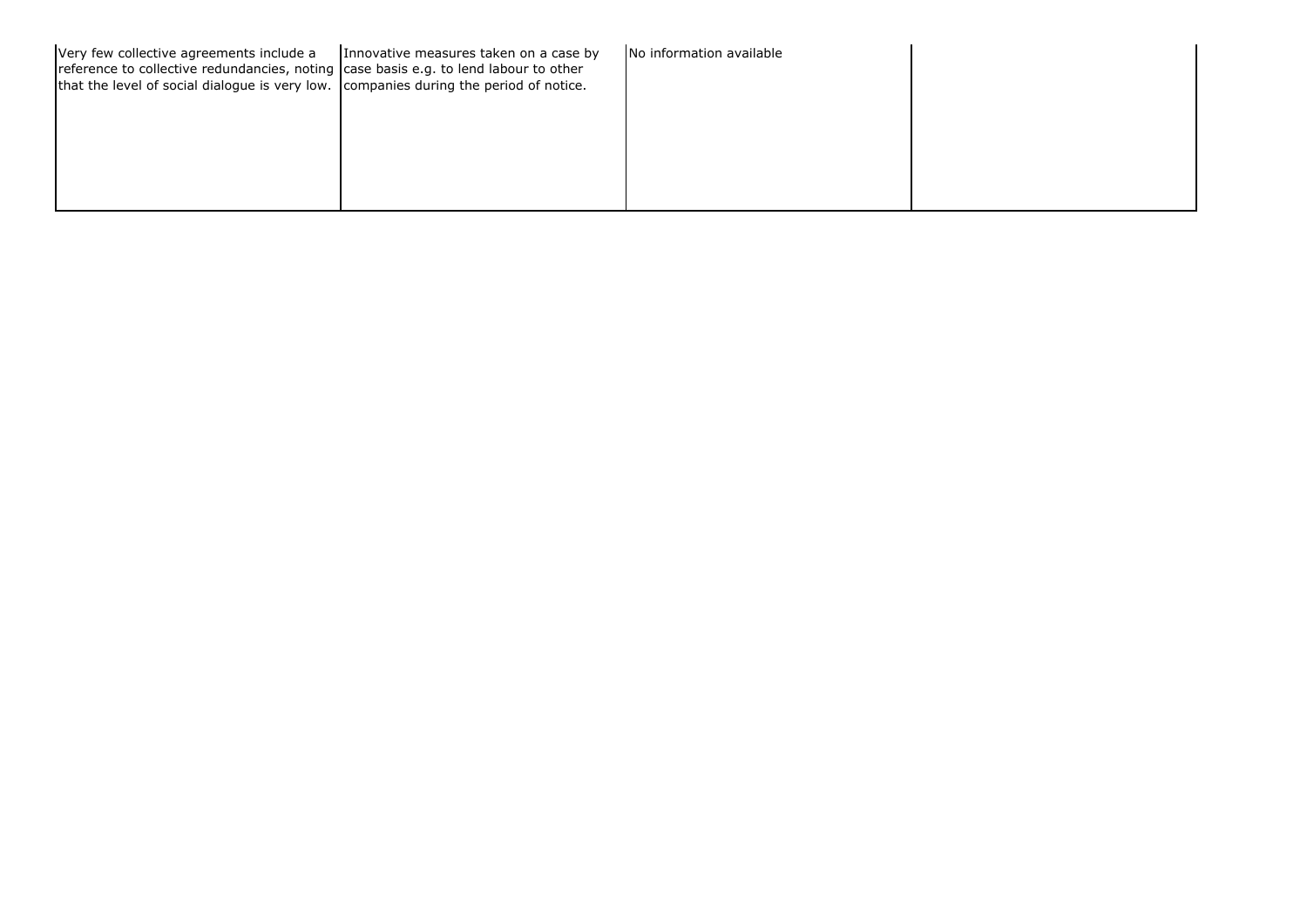| <b>Norway</b>                                                                                     | <b>Poland</b>                                                                                                                                                                                                                                                             | <b>Portugal</b>                                                                                                                                                                                                                                   | <b>Romania</b>                                                                           |
|---------------------------------------------------------------------------------------------------|---------------------------------------------------------------------------------------------------------------------------------------------------------------------------------------------------------------------------------------------------------------------------|---------------------------------------------------------------------------------------------------------------------------------------------------------------------------------------------------------------------------------------------------|------------------------------------------------------------------------------------------|
|                                                                                                   |                                                                                                                                                                                                                                                                           |                                                                                                                                                                                                                                                   |                                                                                          |
| No information available                                                                          | There is free and universal access to such<br>advice/guidance in the local and regional<br>employment offices.                                                                                                                                                            | Support is provided by the Employment and Available to all unemployed.<br>Vocational Training Institute IEFP for all<br>unemployed and not just those affected by<br>restructuring. The Professional<br>Apprenticeship Program (Programa Estágios |                                                                                          |
| all job seekers.                                                                                  | Support in preparing interviews provided to Free and universal access to preparation to<br>job interviews and job interviews as such<br>through the local and regional employment<br>offices. Free and universal access to<br>preparation for job interviews in the local | The IEFP as mediator/intermediary<br>organises interviews with potential new<br>employers locally. The service is available<br>to all unemployed.                                                                                                 | Available to all unemployed.                                                             |
| Available to all after they have been<br>unemployed for some time.                                | Free training (various form and subjects of<br>training) through the local and regional<br>employment offices, which either carry the<br>training themselves or contract training to<br>external companies. Free training through                                         | Most services are available to all<br>unemployed people, apart from one specific<br>programme: 'Training for new careers'. Not<br>specifically for those who lose there jobs,<br>but only for layoff situations, the 2009                         | Available to all unemployed.                                                             |
| Daily allowance provided by Employment<br>Service (NAV) to all unemployed setting up<br>business. | The local employment offices offer non-<br>returnable funds for setting up one's own<br>business (self-employment) - these amount<br>to as much as 6 times the average national<br>wage.                                                                                  | Available to all unemployed                                                                                                                                                                                                                       | Available to all unemployed.                                                             |
| All unemployed may apply for this.                                                                | No information available                                                                                                                                                                                                                                                  | Available to all unemployed                                                                                                                                                                                                                       | Mobility allowance available to all those<br>living 50 km away from their place of work. |
| No information available                                                                          |                                                                                                                                                                                                                                                                           | In order to help tackle the present financial<br>and economic crisis, the Portuguese<br>government has undertaken a wide-ranging<br>Investment and employment initiative,<br>(Iniciativa para o Investimento e Emprego)                           | Available to everybody - other measures<br>include business incubators and job fairs.    |
| Usually at NAV office.                                                                            | Only in some instances where collective<br>dismissals are taking place.                                                                                                                                                                                                   | Only in some instances. Units for 'Fast and<br>Personalised Intervention' (NIRP) can be set<br>up to support workers affected by<br>restructuring.                                                                                                | No information available                                                                 |
| In case of large-scale restructuring<br>company often cooperates with NAV to<br>provide support.  | Support depends on the scale of<br>restructuring.                                                                                                                                                                                                                         | The legal framework does not provide any<br>information on this.                                                                                                                                                                                  | No information available                                                                 |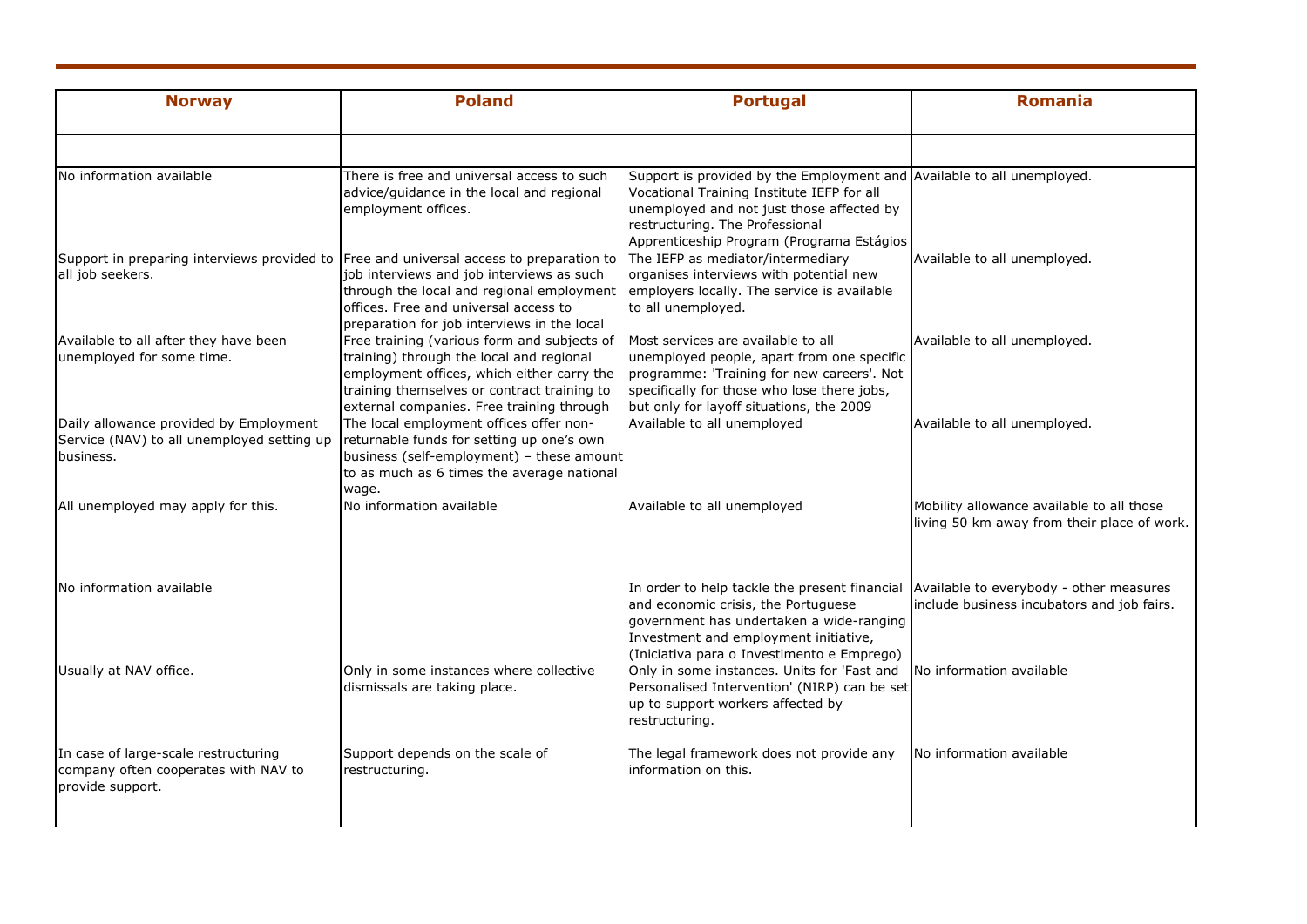| No information available                                                                                                                               |                                                                                                                                                                                                                      | The legal framework does not provide any<br>information on this. However, the<br>Qualification Employment Program was<br>initially only intended for the automobile<br>sector. Other plans have since been                     | Higher level of support in the case of mono-<br>industrial or disadvantaged areas with high<br>unemployment or sectors covered by the<br>Enterprise Restructuring and Professional<br>Conversion Programme (RICOP), e.g.   |
|--------------------------------------------------------------------------------------------------------------------------------------------------------|----------------------------------------------------------------------------------------------------------------------------------------------------------------------------------------------------------------------|--------------------------------------------------------------------------------------------------------------------------------------------------------------------------------------------------------------------------------|----------------------------------------------------------------------------------------------------------------------------------------------------------------------------------------------------------------------------|
| Only as a result of negotiations at company Support varies depending on the conditions<br>level. Provisions not included in collective<br>agreements.  | accepted in the agreement.                                                                                                                                                                                           | The legal framework does not provide any<br>information on this.                                                                                                                                                               | In most cases set by collective agreements.                                                                                                                                                                                |
| No information available                                                                                                                               | There is no differenciation between men<br>and women.                                                                                                                                                                | Not known in practice but equal treatment<br>is required under the law.                                                                                                                                                        | <b>IYes</b>                                                                                                                                                                                                                |
|                                                                                                                                                        |                                                                                                                                                                                                                      |                                                                                                                                                                                                                                |                                                                                                                                                                                                                            |
| Only in special instances.                                                                                                                             | Same financial support (severance pay) is<br>available to workers made redundant juat<br>as with workers who lose their jobs on an<br>individual basis.                                                              |                                                                                                                                                                                                                                | According to the law, the financial support<br>is similar for collective and individual<br>dismissals (one monthly base wage). The<br>collective agreements contain provisions<br>regarding compensatory payments received |
| Usually when worker leaves voluntarily.<br>Frequency of measure unknown.                                                                               | Severance pay is paid for by the employer.                                                                                                                                                                           | No information available                                                                                                                                                                                                       | As stipulated in collective agreements.                                                                                                                                                                                    |
| Except for civil servants who are entitled to<br>'stand off' pay.                                                                                      | Funds from national government are usually No information available<br>limited. In the case of major restructuring<br>in the Polish shipyards, however, severance<br>pay was provided by the national<br>government. |                                                                                                                                                                                                                                | From the unemployment insurance budget                                                                                                                                                                                     |
| No information available                                                                                                                               |                                                                                                                                                                                                                      | Some ad-hoc measures have been put in<br>place by municipalities at local level in order<br>to help citizens tackle the negative impact<br>of the crisis, with different anti-crisis<br>budgets ranging from a few thousand of | No information available                                                                                                                                                                                                   |
| No information available                                                                                                                               |                                                                                                                                                                                                                      |                                                                                                                                                                                                                                | Special programmes in sectors covered by<br>RICOP programme and in mining supported<br>by World Bank and IBRD.                                                                                                             |
| Only as a result of negotiations at company Yes. Aside from the conditions and rules of<br>level. Provisions not included in collective<br>agreements. | financial support set out in the labour code<br>and in the collective dismissal act, the level<br>of financial support varies in accordance to<br>agreements reached between social                                  | During the consultation and negotiation<br>on the extent of financial support, although<br>this is not specific to collective dismissals.                                                                                      | Depending on collective agreements and<br>period social partners may reach agreement negotiations between social partners during<br>consultation.                                                                          |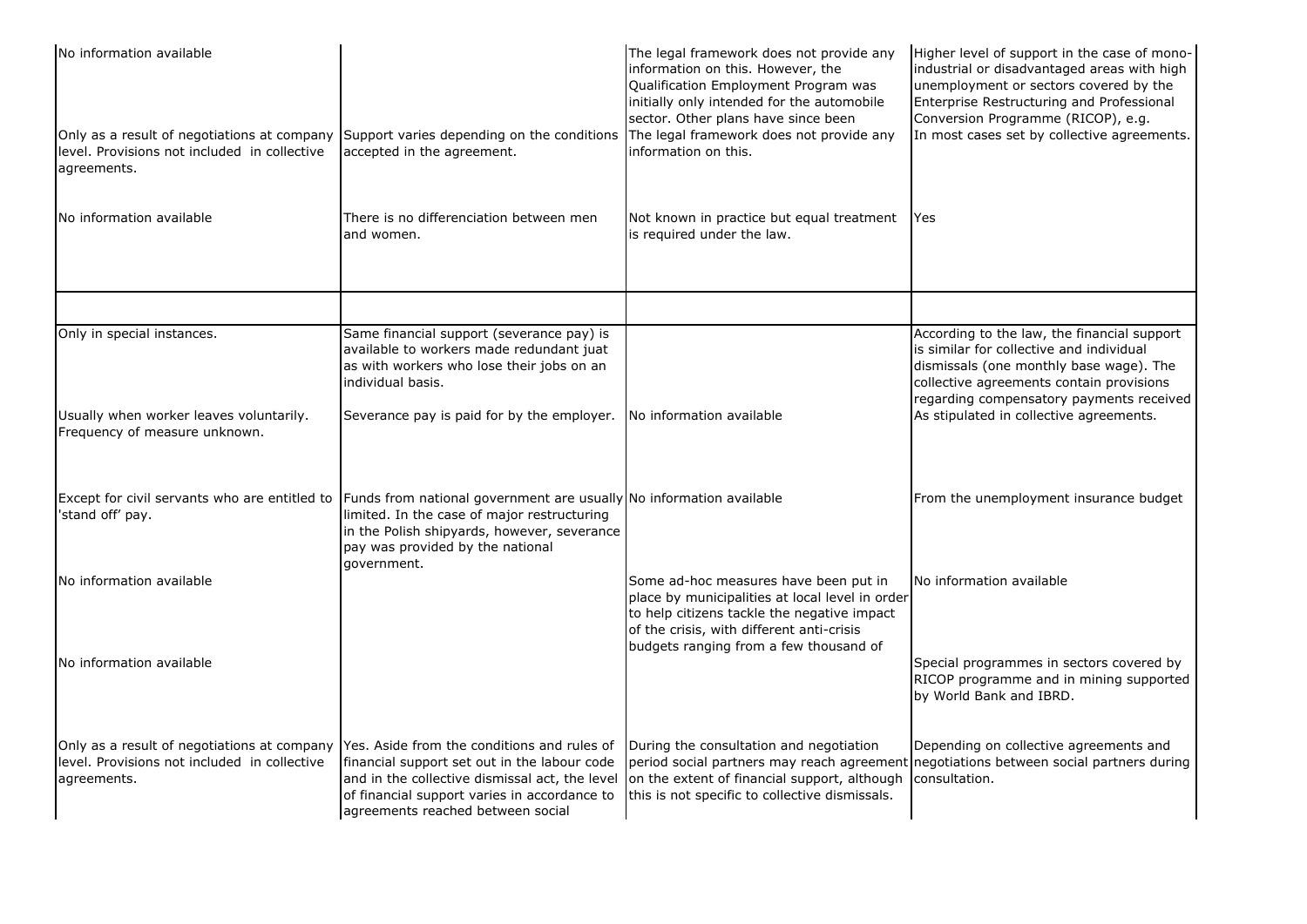| Lower support likely in low-paid sectors,<br>e.g. hotels, restaurants, etc.                                                                                              | The support does not depend on the sector<br>of activity or region unless there is any<br>special governmental programme.                                                                | No information available                                                                                                                                                                                              | Yes. The financial support varies according<br>the provisions of the collective agreement<br>at branch level. For the period 2008-2010,<br>the collective agreement for building |
|--------------------------------------------------------------------------------------------------------------------------------------------------------------------------|------------------------------------------------------------------------------------------------------------------------------------------------------------------------------------------|-----------------------------------------------------------------------------------------------------------------------------------------------------------------------------------------------------------------------|----------------------------------------------------------------------------------------------------------------------------------------------------------------------------------|
| No information available                                                                                                                                                 | Yes, wages are subsidised.                                                                                                                                                               | No information available                                                                                                                                                                                              | material industry sets compensatory<br>Wage subsidies are received by employers<br>for any unemployed persons they hire.                                                         |
| Additional severance pay usually provided<br>by employer in large-scale redundancies.                                                                                    | No information available                                                                                                                                                                 |                                                                                                                                                                                                                       | No.                                                                                                                                                                              |
| Often only on condition of voluntary<br>resignation. No common standards.                                                                                                | Yes, as set out in the labour code and in the No information available<br>collective dismissal act                                                                                       |                                                                                                                                                                                                                       | Yes. According with the provisions of the<br>collective agreements at branch and<br>company level.                                                                               |
| Often in combination with redundancy<br>payment. No common standards.                                                                                                    | Payments for those on training/retraining<br>(usually called stipends) are paid by the<br>local employment office.                                                                       | No information available                                                                                                                                                                                              | Yes. Free acces to training/retraining<br>programmes with financial support from the<br>public employment services.                                                              |
| Common for companies to pay difference<br>between reduced and normal pension to<br>encourage older employees to retire earlier. workers in e.g. the mining industry, the | Early retirement pensions/benefits are<br>mainly sector-specific, and available to<br>police force, the military.                                                                        | No information available                                                                                                                                                                                              | In some cases, if included in collective<br>agreement.                                                                                                                           |
| No information available.                                                                                                                                                | Unemployment benefits cannot be any<br>higher that set out according to the law.                                                                                                         | No information available                                                                                                                                                                                              | No.                                                                                                                                                                              |
| Companies may offer extra money for<br>education or training or setting up a<br>business as part of redundancy pay.                                                      | Special financial support can be set out by a No information available<br>special national aid programme for a<br>particular sector of the economy.                                      |                                                                                                                                                                                                                       | Supplementary income if redundancy<br>payment is lower than average net earnings<br>over last 3 months. Duration varies with<br>length of service.                               |
| No standard procedures. Voluntary<br>arrangements.                                                                                                                       | Information provided within the company<br>and from local emplyment offices.                                                                                                             | Information on general support available<br>provided by employers, workers'<br>representatives, unions or the General<br>Inspection of Labour.                                                                        | Information provided by company, trade<br>unions or employee representatives.                                                                                                    |
| Employers are not responsible for<br>redundancy payments, but wages due are<br>paid by the state.                                                                        | From the Guaranteed Employee Benefits<br>Fund as well as based on the July 2009 Act<br>which aims to 'smooth' the consequences of<br>the economic crisis for employers and<br>employees. | Special funds are in place to ensure that<br>workers who lose their jobs because of<br>companies going bankrupt receive any<br>wages or salary owing to them. The Salary<br>Guarantee Fund (Fundo de Garantia Social) | From Wage Guarantee Fund (financed<br>through employers' contributions).                                                                                                         |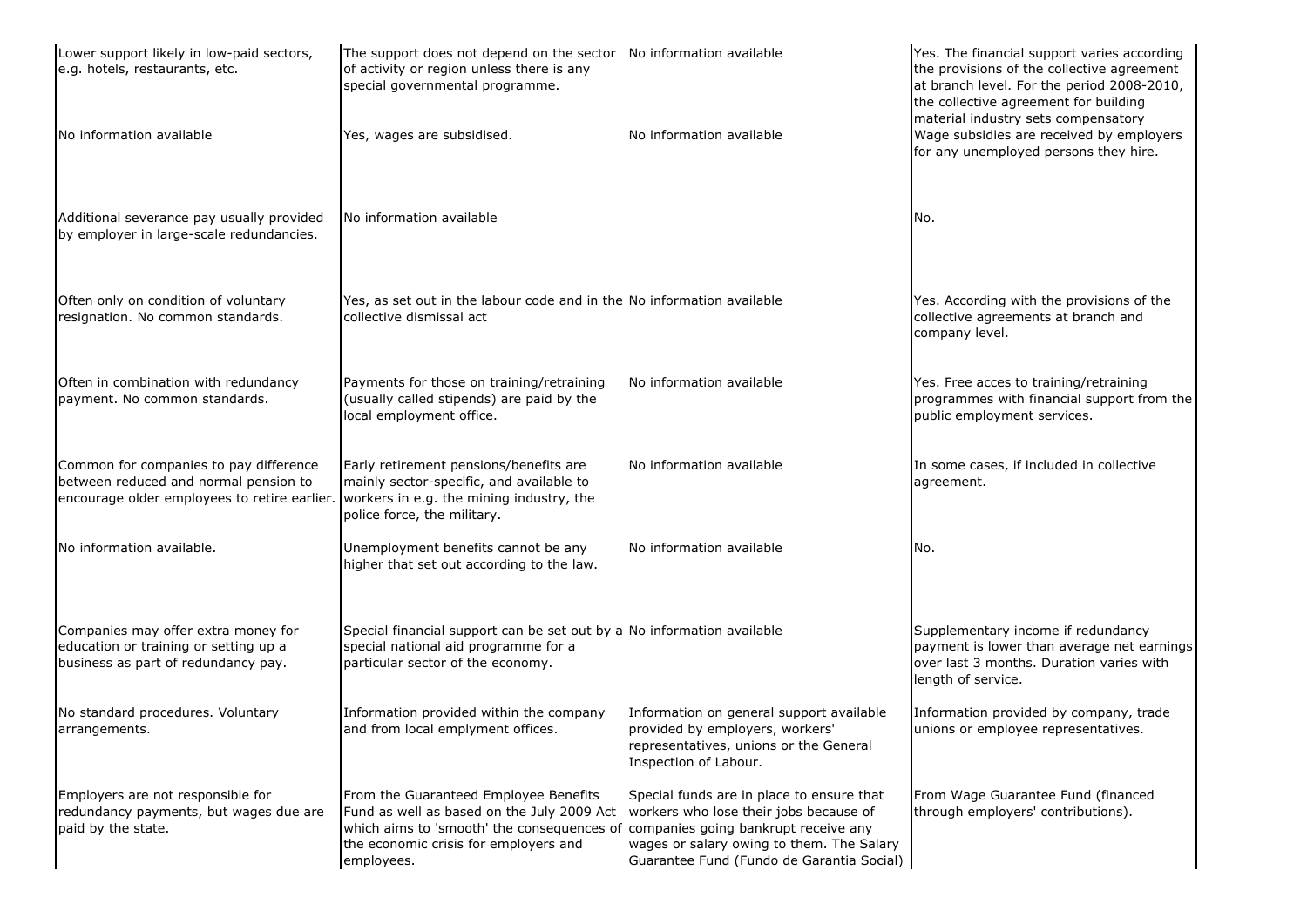| In most private sector agreements -<br>No information available<br>payment to employees aged 50 or more. | Mining industry strategy for the period 2004<br>2010: employees are entitled to<br>redundancy pay, supplementary income,<br>unemployment benefits, two months' net<br>wages. |
|----------------------------------------------------------------------------------------------------------|------------------------------------------------------------------------------------------------------------------------------------------------------------------------------|
|----------------------------------------------------------------------------------------------------------|------------------------------------------------------------------------------------------------------------------------------------------------------------------------------|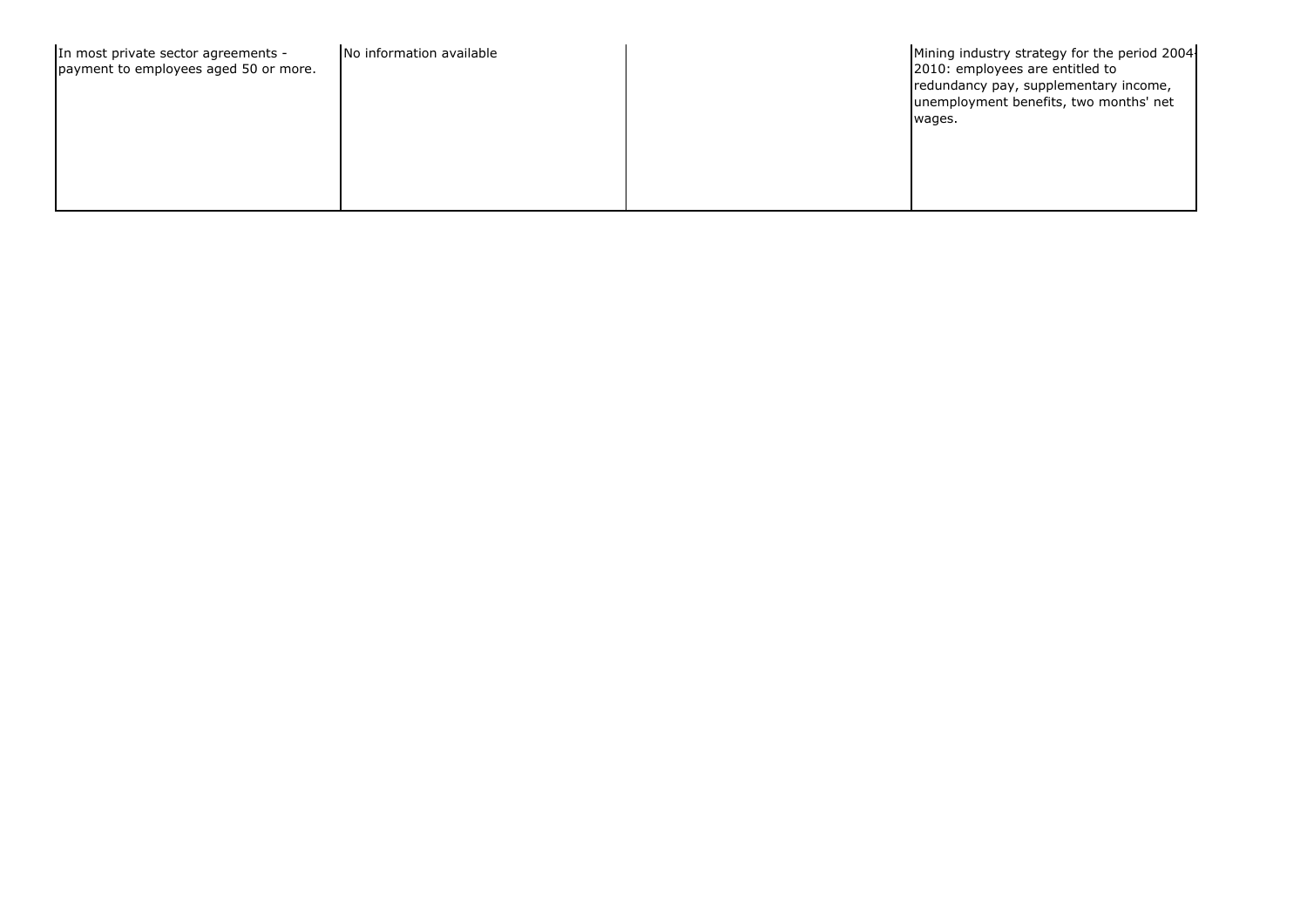| <b>Slovakia</b>                                                                                                                                                                                                     | <b>Slovenia</b>                                                                                                                                                                                      | <b>Spain</b>                                                                                                                                     | <b>United Kingdom</b>                                                                                                                                                                                                       |
|---------------------------------------------------------------------------------------------------------------------------------------------------------------------------------------------------------------------|------------------------------------------------------------------------------------------------------------------------------------------------------------------------------------------------------|--------------------------------------------------------------------------------------------------------------------------------------------------|-----------------------------------------------------------------------------------------------------------------------------------------------------------------------------------------------------------------------------|
| Advice and guidance is provided to all                                                                                                                                                                              | Services available to all unemployed                                                                                                                                                                 | Available to all. Sometimes, specific                                                                                                            | Companies - usually large employers -                                                                                                                                                                                       |
| registered unemployed and is linked with<br>the formulation of an Individual Action Plan, cases of large-scale redundancies workers<br>which is optional - compulsory for<br>disadvantaged job applicants (within 4 | have access to information before the<br>termination of their employment.                                                                                                                            | registered at Employment Service (ESS). In advice/guidance measures are developed in<br>order to address particular cases of<br>restructuring.   | might offer own placement services. Public<br>bodies might be involved before<br>redundancies take effect in case of large-<br>scale or politically significant job losses. In                                              |
| Provided to all registered unemployed and<br>is linked with the formulation of an<br>Individual Action Plan for particular<br>(disadvantaged) job applicants (within 4<br>months).                                  | Only in some instances. Workshops (job<br>clubs) including preparation for job<br>interviews. In case of large-scale<br>redundancies this access is almost a rule.                                   | Workshops aimed at providing practical<br>knowledge and giving guidance to job<br>seekers are available to all unemployed.                       | All employees made redundant are entitled<br>to time off for job search and companies<br>might offer own placement services. Local<br>job centres also often provide redundant<br>workers with advice on job interviews and |
| Available to all registered unemployed on<br>written request.                                                                                                                                                       | Only in some instances. In case of large-<br>scale redundancies this access is almost a<br>rule.                                                                                                     | Available to all.                                                                                                                                | In some cases (e.g. large scale<br>redundancies) employers hiring redundant<br>workers may obtain grants for retraining.<br>The UK Government's NDYP also provides<br>unemployed young people with subsidised               |
| Available to all registered unemployed after Lump-sum subsidy to promote self-<br>being registered for 3 months.                                                                                                    | employment of workers about to be or<br>already made redundant.                                                                                                                                      | Available to all.                                                                                                                                | In rare instances.                                                                                                                                                                                                          |
| This provision was abolished at the<br>beginning of 2006 because of very limited<br>use. However in 2008 it was re-introduced<br>with increased fincial support up to 1,328<br>euro (SKK 40,000).                   | Legal provision exists but not effective.                                                                                                                                                            | Available to all, in some instances.                                                                                                             | The UK Government operates an income<br>support scheme for workers who work less<br>than 16 hours a week. The aim of this<br>scheme is to subsidise workers who are<br>looking for forms of employment. The                 |
| Allowance to 'job trial' with an employer for<br>90 days (max. 30 hours weekly) available<br>to disadvantaged job applicants.                                                                                       | Work funds: private institutions financed<br>by central government for redeploying<br>workers to be made redundant or improving<br>their employability so as to prevent them<br>becoming unemployed. | No information available                                                                                                                         | The NDYP and the UK Government's New<br>Deal for those aged over 25 aims to boost<br>the employability of unemployed workers.<br>Local job centres also engage in work with<br>the unemployed that aims to increase their   |
| Envisaged in the longer-term                                                                                                                                                                                        | Only in some instances through work funds No information available<br>and ESS. In case of larger-scale<br>redundancies ESS as a rule organizes "on<br>site" support.                                 |                                                                                                                                                  | Rarely, in case of large-scale or politically<br>significant redundancies.                                                                                                                                                  |
| It does not vary.                                                                                                                                                                                                   | Varies with level of employability of workers In general, all unemployed people are<br>as well as scale of redundancies.                                                                             | treated equally. However, addtional specific<br>measures of support may be taken in case<br>of particularly relevant restructuring<br>processes. | Large and/or politically sensitive<br>redundancies more likely to attract higher<br>levels of support from government<br>agencies.                                                                                          |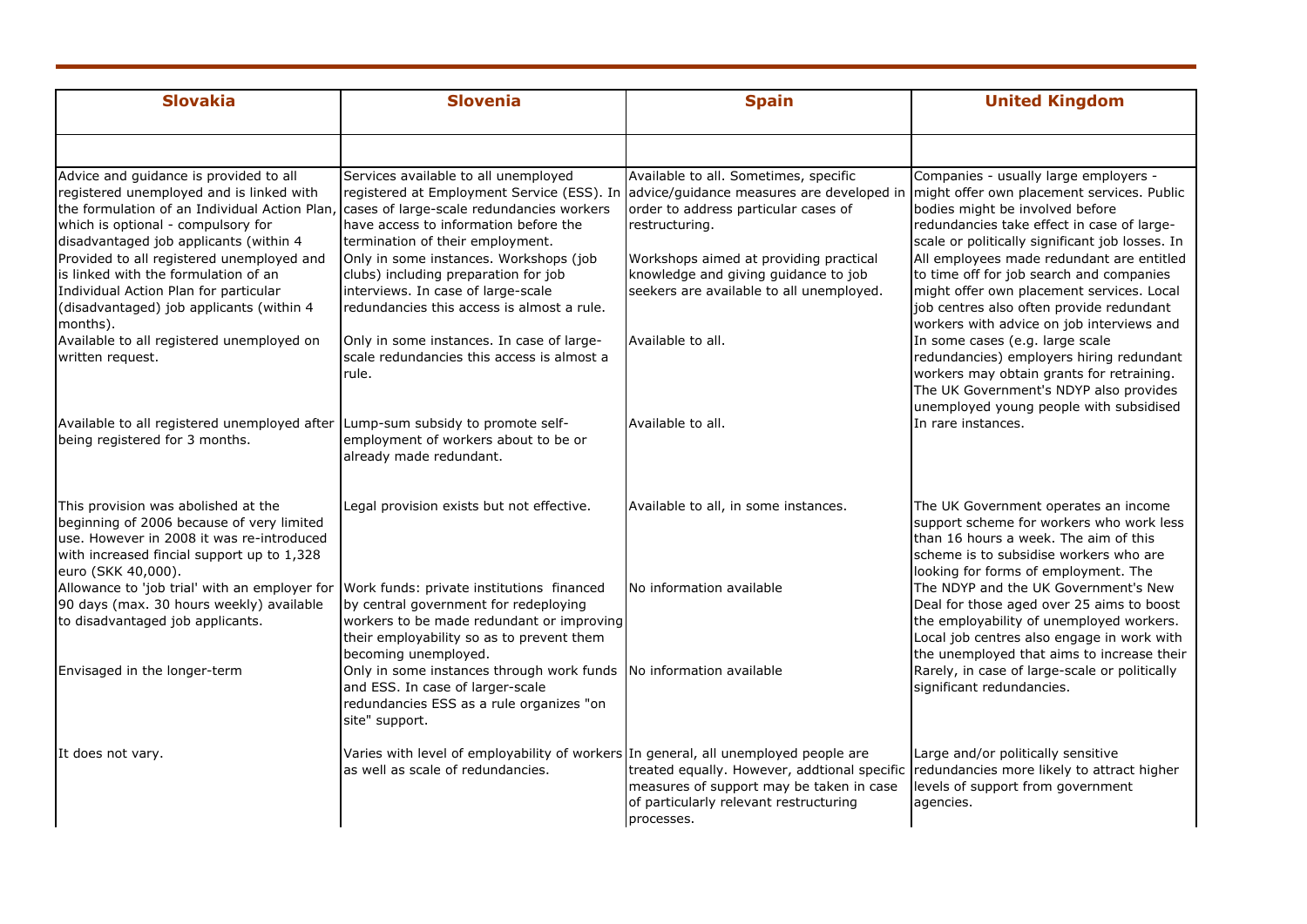| It does not vary.<br>Collective agreements do not have impact<br>on the public support provided.<br>The same support is provided to men and<br>women. | Attention of public bodies focused on<br>textile, leather, footwear, wood and paper<br>industries because of lower employability of<br>workers.<br>Public support tends to be less intensive if<br>there is agreement between social partners<br>which includes employment and training<br>opportunities.<br>Yes. | In general, all unemployed are treated<br>equally. However, additional specific<br>measures of support may be developed in<br>the case of certain sectors particularly<br>affected by restructuring (i.e.construction,<br>Collective agreements do not include<br>restructuring measures. However, the<br>support provided does vary according to<br>collective agreements. The main example<br>for this is the amount of courses available<br>In general, all unemployed are treated<br>equally. However, additional specific<br>measures of support may been set up for<br>disadvantaged groups (for example, women<br>and elder workers in the textile sector). | Higher level of support provided in cases of<br>large-scale, politically significant<br>redundancies in manufacturing (e.g. when a<br>local area depends on one employer).<br>Indirectly. Public commitment of funds is<br>likely to be related to the parties meeting<br>certain conditions.<br>Employer has to show that treatment<br>(selection for and treatment during<br>redundancy) is fair. |                                                                                                                    |                                                                                                                                                                        |                                                                                                                                                                                                                                                                                                              |                                                                                                                    |
|-------------------------------------------------------------------------------------------------------------------------------------------------------|-------------------------------------------------------------------------------------------------------------------------------------------------------------------------------------------------------------------------------------------------------------------------------------------------------------------|--------------------------------------------------------------------------------------------------------------------------------------------------------------------------------------------------------------------------------------------------------------------------------------------------------------------------------------------------------------------------------------------------------------------------------------------------------------------------------------------------------------------------------------------------------------------------------------------------------------------------------------------------------------------|-----------------------------------------------------------------------------------------------------------------------------------------------------------------------------------------------------------------------------------------------------------------------------------------------------------------------------------------------------------------------------------------------------|--------------------------------------------------------------------------------------------------------------------|------------------------------------------------------------------------------------------------------------------------------------------------------------------------|--------------------------------------------------------------------------------------------------------------------------------------------------------------------------------------------------------------------------------------------------------------------------------------------------------------|--------------------------------------------------------------------------------------------------------------------|
|                                                                                                                                                       |                                                                                                                                                                                                                                                                                                                   |                                                                                                                                                                                                                                                                                                                                                                                                                                                                                                                                                                                                                                                                    |                                                                                                                                                                                                                                                                                                                                                                                                     |                                                                                                                    |                                                                                                                                                                        |                                                                                                                                                                                                                                                                                                              |                                                                                                                    |
|                                                                                                                                                       |                                                                                                                                                                                                                                                                                                                   |                                                                                                                                                                                                                                                                                                                                                                                                                                                                                                                                                                                                                                                                    |                                                                                                                                                                                                                                                                                                                                                                                                     | Dismissed employees are entitled to<br>redundancy payment and, in some cases,<br>also to early retirement benefit. | retraining subsidies are provided to<br>employers who employ workers losing their<br>jobs in larger-scale restructuring in<br>threatened industries (textile, leather, | In principle not. Indirectly yes, as wage and Additional financial support from companies All workers made redundant (whether<br>may been agreed in the Social Plan. The<br>government/regional authority may also<br>launch specific plans for certain sectors,<br>including measures to provide additional | individually or collectively), are entitled to<br>redundancy payment, on meeting certain<br>employment conditions. |
| For redundancy payments and early<br>retirement benefits.                                                                                             | Not often                                                                                                                                                                                                                                                                                                         | Sometimes, when agreed in the Social Plan.                                                                                                                                                                                                                                                                                                                                                                                                                                                                                                                                                                                                                         | Companies are primarily responsible for the<br>payment of redundancy pay to workers<br>affected by redundancy.                                                                                                                                                                                                                                                                                      |                                                                                                                    |                                                                                                                                                                        |                                                                                                                                                                                                                                                                                                              |                                                                                                                    |
| For employees in central administration.                                                                                                              | Only in certain cases                                                                                                                                                                                                                                                                                             | The government established, in 2009,<br>additional financial support measures for<br>workers dismissed as part of a collective<br>redundancies. The workers are now entitled<br>to receive the unemployment allowances                                                                                                                                                                                                                                                                                                                                                                                                                                             | In the UK a public agency called The<br>Insolvency Service exists that provides<br>compensation to workers who have lost<br>their jobs as a result of the bankruptcy of<br>their firms and have not received the full                                                                                                                                                                               |                                                                                                                    |                                                                                                                                                                        |                                                                                                                                                                                                                                                                                                              |                                                                                                                    |
| For employees in regional and local self-<br>governments.                                                                                             | No information available                                                                                                                                                                                                                                                                                          | Sometimes, when established in a specific<br>regional plan.                                                                                                                                                                                                                                                                                                                                                                                                                                                                                                                                                                                                        | Only sometimes, particularly where<br>redundancies are large scale and/or in the<br>public sector or publicly-funded bodies.                                                                                                                                                                                                                                                                        |                                                                                                                    |                                                                                                                                                                        |                                                                                                                                                                                                                                                                                                              |                                                                                                                    |
| Public Employment fund - managed and<br>used by the Social Insurance Company.                                                                         | No information available                                                                                                                                                                                                                                                                                          |                                                                                                                                                                                                                                                                                                                                                                                                                                                                                                                                                                                                                                                                    |                                                                                                                                                                                                                                                                                                                                                                                                     |                                                                                                                    |                                                                                                                                                                        |                                                                                                                                                                                                                                                                                                              |                                                                                                                    |
| If included in collective agreements<br>(concerns redundancy payments and early<br>retirement benefit).                                               | The employer has an obligation to adopt a<br>redundancy programme including financial<br>support, assurance of financial aid,<br>purchase of pension insurance period. Not                                                                                                                                        | Financial support is included only in a<br>number of sectoral collective agreements,<br>such as the textile industry, were a support<br>assistance for starting independent activity, $\vert$ plan was signed by two major trade unions,<br>the Intertextile Council and the Ministry of                                                                                                                                                                                                                                                                                                                                                                           | Sectoral/industrial bargaining largely<br>irrelevant in redundancy situations.                                                                                                                                                                                                                                                                                                                      |                                                                                                                    |                                                                                                                                                                        |                                                                                                                                                                                                                                                                                                              |                                                                                                                    |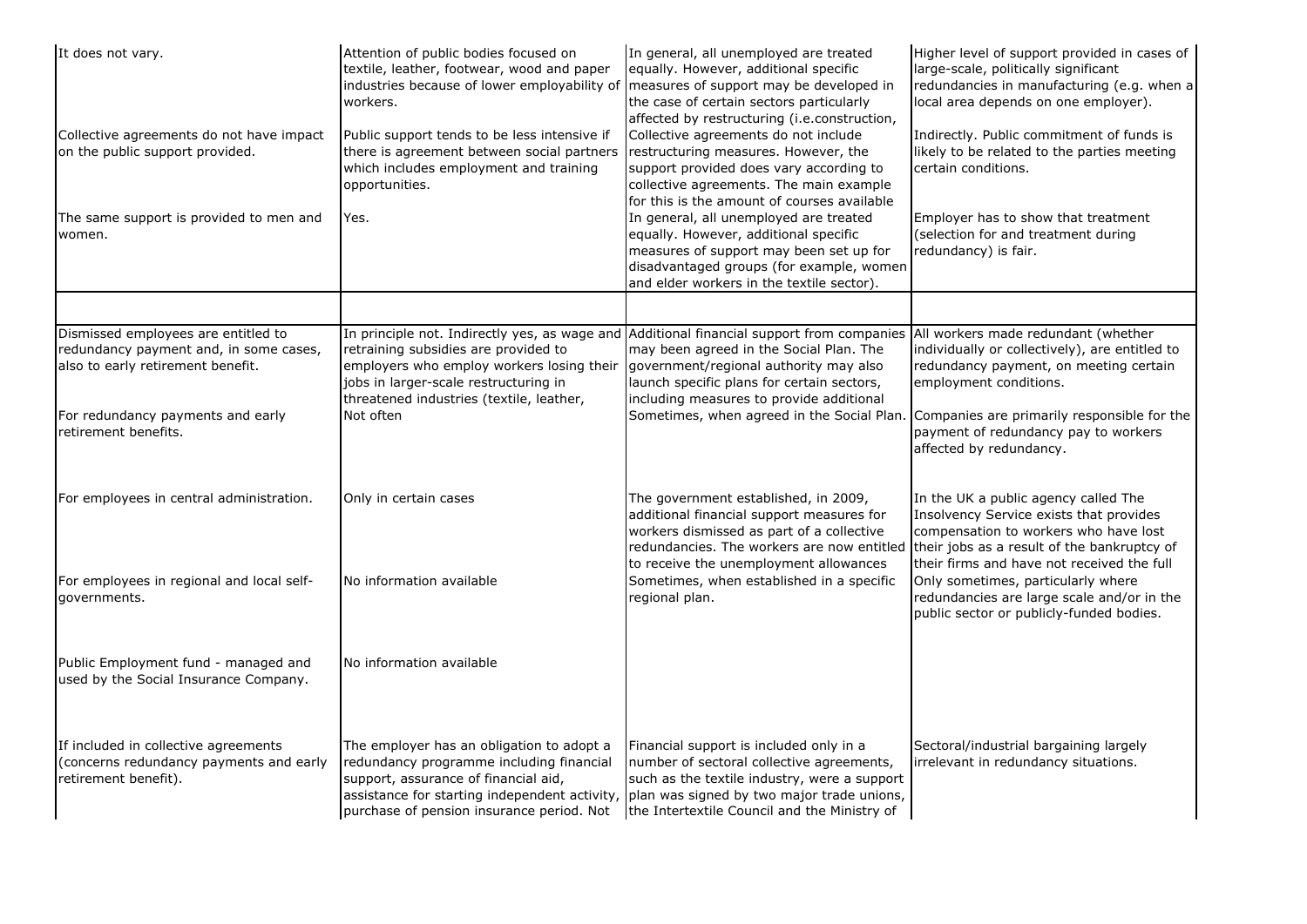| Usually does not vary.                                                                                                                                                                                                                                    | In cases of large-scale redundancies in<br>textile, leather, footwear, wood and paper<br>industries.             | It depends on the existence of a specific<br>sectoral/regional plan.                                                           | Higher level of support provided in cases of<br>large-scale, politically significant<br>redundancies in manufacturing (e.g. when a<br>local area depends on one employer).                                                                                                                               |
|-----------------------------------------------------------------------------------------------------------------------------------------------------------------------------------------------------------------------------------------------------------|------------------------------------------------------------------------------------------------------------------|--------------------------------------------------------------------------------------------------------------------------------|----------------------------------------------------------------------------------------------------------------------------------------------------------------------------------------------------------------------------------------------------------------------------------------------------------|
| Wage subsidies are usually not included.<br>It depends on the financial resources<br>available in the company concerned.                                                                                                                                  | For employers hiring redundant workers<br>from industries involved in restructuring.<br>No information available | No information available                                                                                                       | There are no national-level wage subsidy<br>schemes in operation in the UK. However,<br>the Welsh Assembly Government,<br>responsible for the governance of the Wales<br>region of the UK, has recently introduced a<br>Large and/or politically sensitive<br>redundancies more likely to attract higher |
|                                                                                                                                                                                                                                                           |                                                                                                                  |                                                                                                                                | levels of support from government<br>agencies.                                                                                                                                                                                                                                                           |
| Amount varies according to length of<br>service and provisions in collective<br>agreements.                                                                                                                                                               | May be included in the redundancy<br>programme, but not frequent in practice.                                    | The scale of redundancy payments are<br>normally negotiated between the company<br>and the workers representatives.            | All workers made redundant (whether<br>individually or collectively), are entitled to<br>statutory redundancy payment, on meeting<br>certain employment conditions. 61% of<br>employers pay above statutory minimum.                                                                                     |
| Training/retraining is free of charge for<br>registered unemployed.                                                                                                                                                                                       | May be included in the redundancy<br>programme, but not frequent in practice.                                    | Sometimes this kind of measures are<br>agreed in the Social Plan.                                                              | No information available                                                                                                                                                                                                                                                                                 |
| Employees can apply if they satisfy<br>entitlement conditions specified in the social programme, but not frequent in practice.<br>insurance legislation. Presently, more<br>severe preconditions are applied -<br>maximum 2 years before the entitlement. | May be included in the redundancy                                                                                | General early retirement measures apply.<br>Sometimes, early retirement<br>pensions/benefits are agreed in the Social<br>Plan. | Relatively common as an alternative to<br>redundancy.                                                                                                                                                                                                                                                    |
| Standard unemployment benefit is<br>provided.                                                                                                                                                                                                             | No information available                                                                                         | Only in textile industry from 2006.                                                                                            | No information available                                                                                                                                                                                                                                                                                 |
| No information available                                                                                                                                                                                                                                  |                                                                                                                  |                                                                                                                                |                                                                                                                                                                                                                                                                                                          |
| Information provided by employer, PES and information mainly provided by ESS,<br>local social insurance office.                                                                                                                                           | employer, trade unions and work funds                                                                            | Workers informed by local employment<br>services and trade unions.                                                             | Information provided by employer.                                                                                                                                                                                                                                                                        |
| From the a Guarantee Insurance Fund,<br>funded by employers' contributions.                                                                                                                                                                               | From the Guarantee and Maintenence<br>Payments Fund.                                                             | No specific compensation provisions.<br>Workers must take legal action                                                         | From public National Insurance Fund (after<br>ruling of Employment Tribunal) and public<br>Pension Protection Fund for company<br>pension scheme.                                                                                                                                                        |